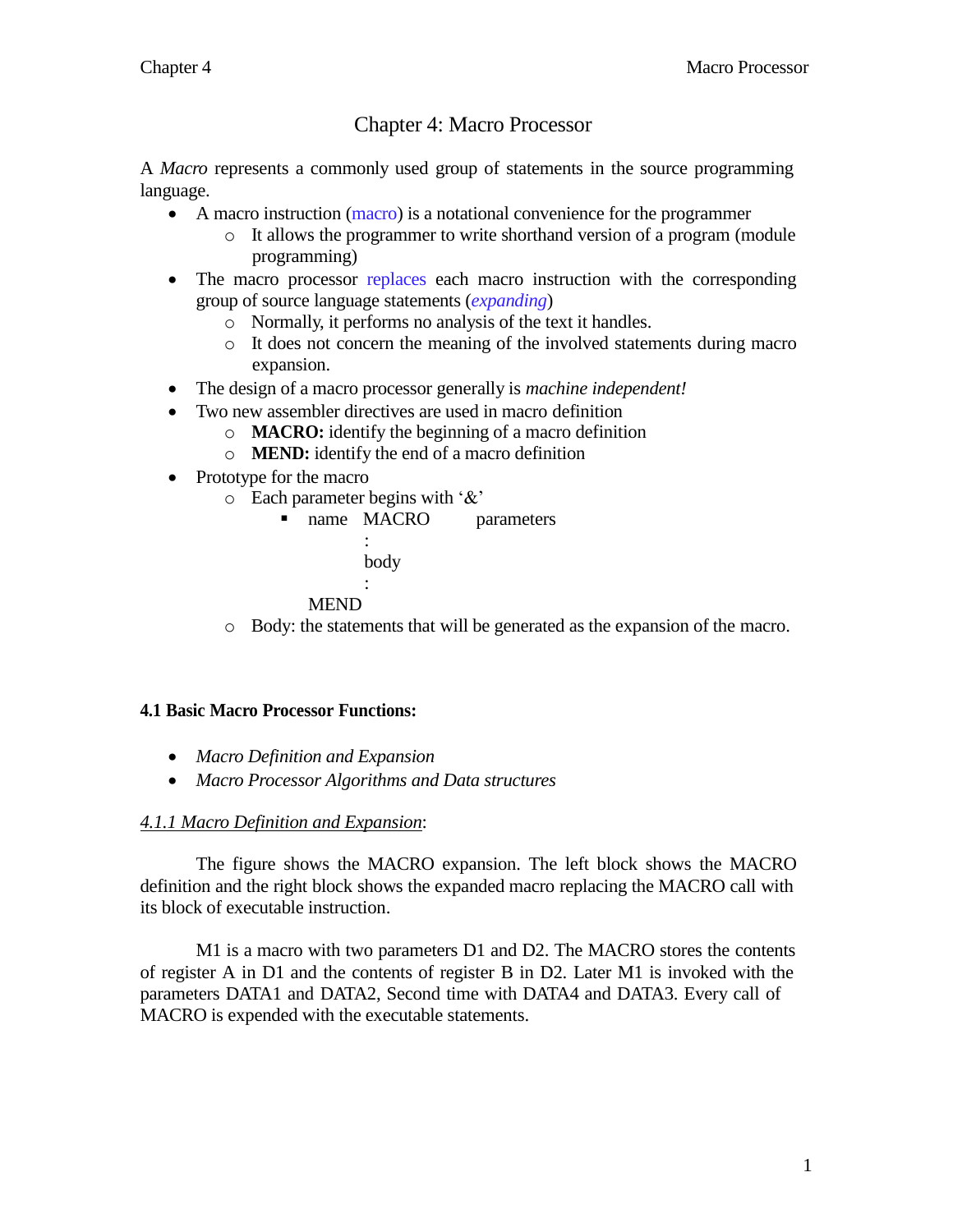| Source |                   | <b>Expanded source</b>          |
|--------|-------------------|---------------------------------|
| M1     | MACRO<br>&D1, &D2 | τ                               |
|        | 8D1<br><b>STA</b> | 값                               |
|        | &D2<br><b>STB</b> | v.                              |
|        | MEND              | <b>STA</b><br>DATA1             |
|        |                   | <b>STB</b><br>DATA <sub>2</sub> |
|        | M1 DATA1, DATA2   | æ                               |
|        |                   | <b>STA</b><br>DATA4             |
|        | M1 DATA4, DATA3   | <b>STB</b><br>DATA <sub>3</sub> |
|        |                   | $\mathcal{L}$                   |
|        |                   |                                 |
|        |                   |                                 |
|        | <b>Fig 4.1</b>    |                                 |

The statement M1 DATA1, DATA2 is a macro invocation statements that gives the name of the macro instruction being invoked and the arguments (M1 and M2) to be used in expanding. A macro invocation is referred as a Macro Call or Invocation.

# *Macro Expansion:*

The program with macros is supplied to the macro processor. Each macro invocation statement will be expanded into the statement s that form the body of the macro, with the arguments from the macro invocation substituted for the parameters in the macro prototype. During the expansion, the macro definition statements are deleted since they are no longer needed.

The arguments and the parameters are associated with one another according to their positions. The first argument in the macro matches with the first parameter in the macro prototype and so on.

After *macro processing* the expanded file can become the input for the *Assembler*. The *Macro Invocation* statement is considered as comments and the statement generated from expansion is treated exactly as though they had been written directly by the programmer.

The difference between *Macros* and *Subroutines* is that the statement s from the body of the Macro is expanded the number of times the macro invocation is encountered, whereas the statement of the subroutine appears only once no matter how many times the subroutine is called. Macro instructions will be written so that the body of the macro contains no labels.

- Problem of the label in the body of macro:
	- o If the same macro is expanded multiple times at different places in the program …
	- o There will be *duplicate labels*, which will be treated as errors by the assembler.
- Solutions: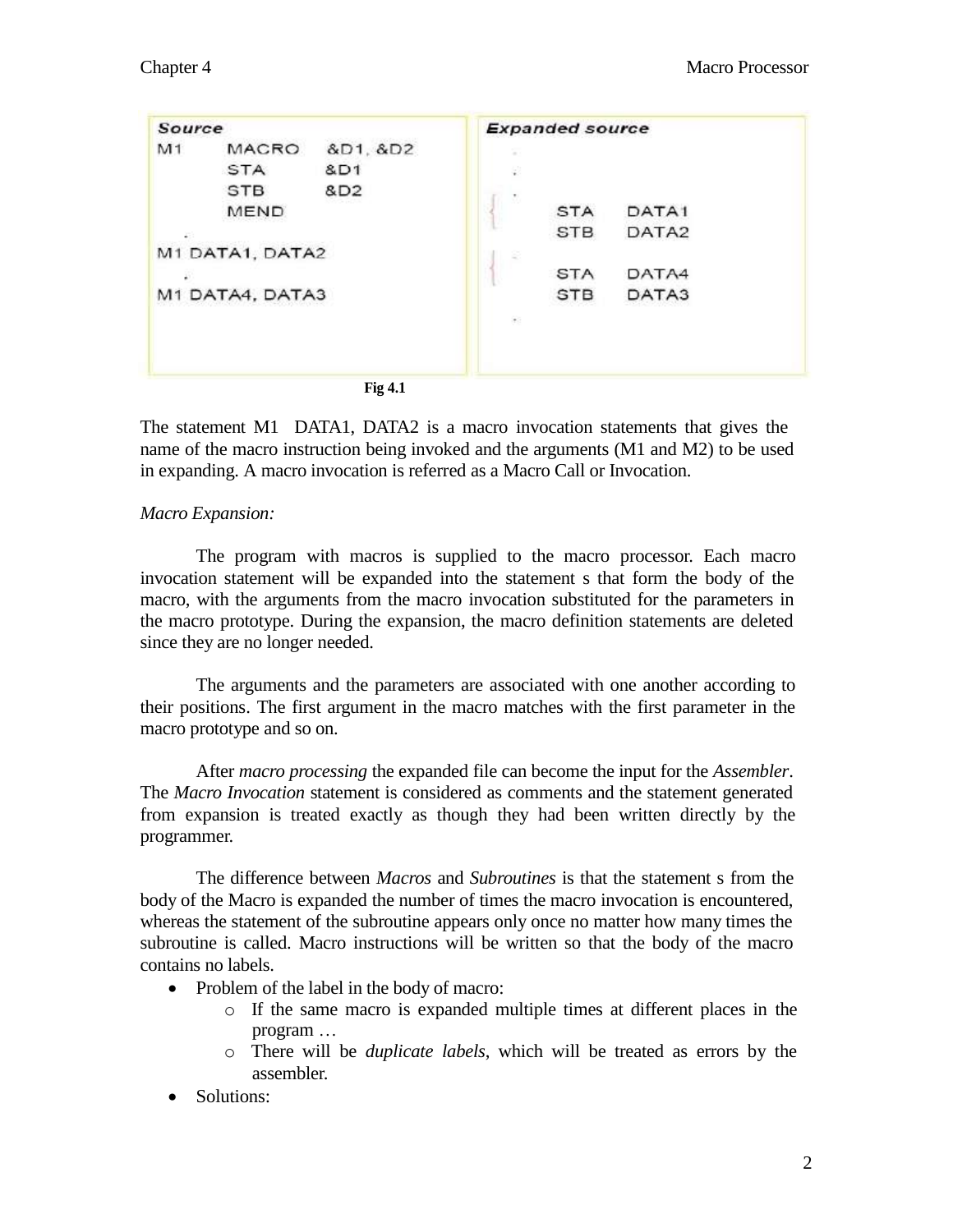- o Do not use labels in the body of macro.
- o Explicitly use PC-relative addressing instead.
- Ex, in RDBUFF and WRBUFF macros,
	- $O$  JEQ  $*+11$
	- $O$  JLT  $*$ -14
- It is inconvenient and error-prone.

The following program shows the concept of Macro Invocation and Macro Expansion.

| 170 |               |               | MAIN PROGRAM       |                          |
|-----|---------------|---------------|--------------------|--------------------------|
| 175 |               |               |                    |                          |
| 180 | FIRST         | STL           | RETADR             | SAVE RETURN ADDRESS      |
| 190 | <b>CLOOP</b>  | <b>RDBUFF</b> | F1, BUFFER, LENGTH | READ RECORD INTO BUFFER  |
| 195 |               | LDA           | LENGTH             | TEST FOR END OF FILE     |
| 200 |               | <b>COMP</b>   | #0                 |                          |
| 205 |               | JEO           | ENDFIL             | EXIT IF EOF FOUND        |
| 210 |               | WRBUFF        | 05, BUFFER, LENGTH | WRITE OUTPUT RECORD      |
| 215 |               |               | CLOOP              | LOOP                     |
| 220 | <b>ENDFIL</b> | WRBUFF        | 05, EOF, THREE     | <b>INSERT EOF MARKER</b> |
| 225 |               |               | @RETADR            |                          |
| 230 | <b>FOF</b>    | BYTE          | C'EOF'             |                          |
| 235 | <b>THREE</b>  | WORD          | 3                  |                          |
| 240 | <b>RETADR</b> | <b>RESW</b>   | I                  |                          |
| 245 | LENGTH        | <b>RESW</b>   | İ                  | LENGTH OF RECORD         |
| 250 | <b>BUFFER</b> | <b>RESB</b>   | 4096               | 4096-BYTE BUFFER AREA    |
| 255 |               | END           | <b>FIRST</b>       |                          |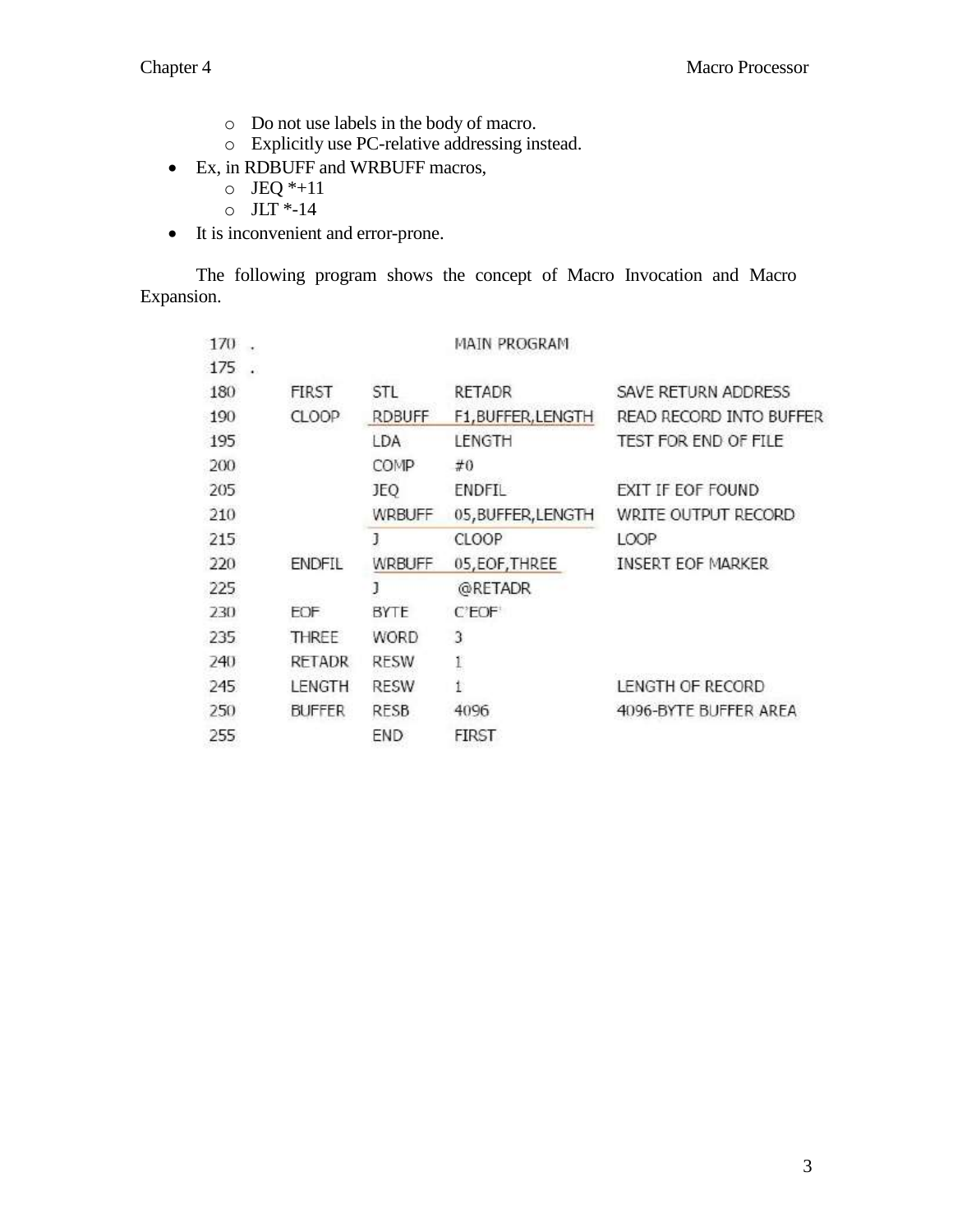| 5    | COPY         | <b>START</b> | 0                                 | COPY FILE FROM INPUT TO OUTPUT |
|------|--------------|--------------|-----------------------------------|--------------------------------|
| 180  | <b>FIRST</b> | STL          | RETADR                            | <b>SAVE RETURN ADDRESS</b>     |
| 190  | CLOOP.       | RDBUFF       | F1,BUFFER,LENGTH                  | READ RECORD INTO BUFFER        |
| 190a | <b>CLOOP</b> | <b>CLEAR</b> | X                                 | <b>CLEAR LOOP COUNTER</b>      |
| 190b |              | <b>CLEAR</b> | A                                 |                                |
| 190с |              | <b>CLEAR</b> | s                                 |                                |
| 190d |              | $+LDT$       | #4096                             | SET MAXIMUN RECORD LENGTH      |
| 190e |              | TD           | $=X$ F1                           | <b>TEST INPUT DEVICE</b>       |
| 190f |              | JEQ.         | $*3$                              | LOOP UNTIL READY               |
| 190q |              | RD           | $=X$ <sup>*</sup> F1 <sup>*</sup> | TEST FOR END OF RECORD         |
| 190h |              | <b>COMPR</b> | A, S                              | TEST FOR END OF RECORD         |
| 190i |              | JEQ          | $*+11$                            | EXIT LOOP IF EOR               |
| 1901 |              | <b>STCH</b>  | BUFFER, X                         | STORE CHARACTER IN BUFFER      |
| 190k |              | <b>TIXR</b>  | $\top$                            | LOOP UNLESS MAXIMUN LENGTH     |
| 190  |              | JLT          | $* - 19$                          | HAS BEEN REACHED               |
| 190M |              | <b>STX</b>   | LENGTH                            | SAVE RECORD LENGTH             |

**Fig 4.2**

#### **4.1.2 Macro Processor Algorithm and Data Structure:**

Design can be done as two-pass or a one-pass macro. In case of two-pass assembler.

#### Two-pass macro processor

- You may design a two-pass macro processor
	- o Pass 1:
		- **Process all macro definitions**
	- o Pass 2:
		- Expand all macro invocation statements
- However, one-pass may be enough
	- o Because all macros would have to be defined during the first pass before any macro invocations were expanded.
		- The definition of a macro must appear before any statements that invoke that macro.
- Moreover, the body of one macro can contain definitions of the other macro
- Consider the example of a Macro defining another Macro.
- In the example below, the body of the first Macro (MACROS) contains statement that define RDBUFF, WRBUFF and other macro instructions for SIC machine.
- The body of the second Macro (MACROX) defines the se same macros for SIC/XE machine.
- A proper invocation would make the same program to perform macro invocation to run on either SIC or SIC/XEmachine.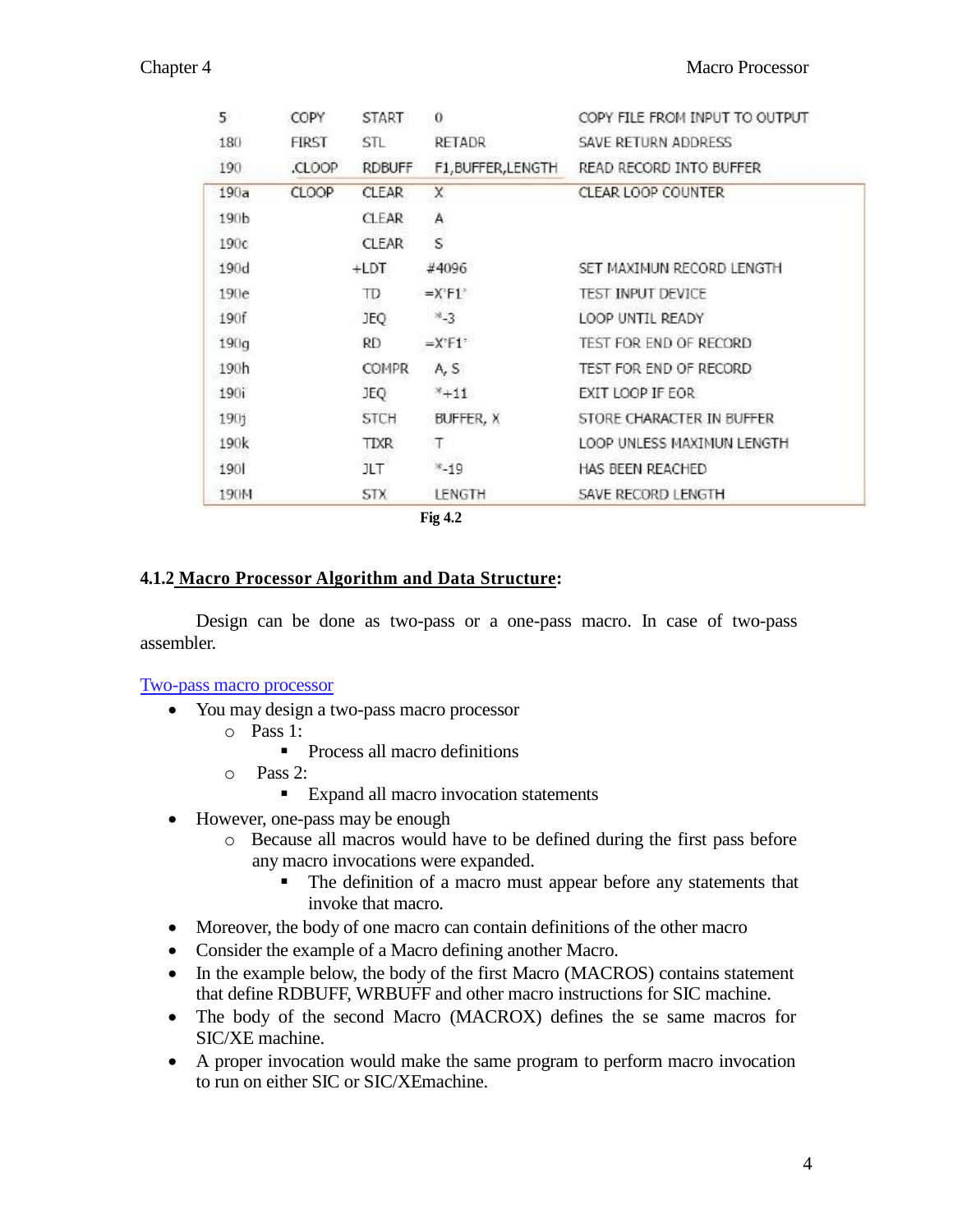# MACROS for SIC machine

|                 | <b>MACROS</b> | <b>MACOR</b>            | {Defines SIC standard version macros} |
|-----------------|---------------|-------------------------|---------------------------------------|
| $\overline{2}$  | <b>RDBUFF</b> | <b>MACRO</b>            | 8JNDEV, & BUFADR, & RECLTH            |
|                 |               | ٠                       |                                       |
|                 |               |                         | {SIC standard version}                |
|                 |               |                         |                                       |
|                 |               | <b>MEND</b>             | {End of RDBUFF}                       |
| $\frac{3}{4}$   | WRBUFF        | MACRO                   | &OUTDEV, & BUFADR, & RECLTH           |
|                 |               | $\sim$                  |                                       |
|                 |               | 가                       | {SIC standard version}                |
| 5               |               | MEND                    | {End of WRBUFF}                       |
|                 |               | D.                      |                                       |
|                 |               | $\langle \cdot \rangle$ |                                       |
|                 |               |                         |                                       |
| $6\overline{6}$ |               | <b>MEND</b>             | {End of MACROS}                       |
|                 |               | Fig $4.3(a)$            |                                       |

# MACROX for SIC/XE Machine

|                | <b>MACROX</b> | MACRO        | {Defines SIC/XE macros}    |
|----------------|---------------|--------------|----------------------------|
|                | RDBUFF        | MACRO        | &INDEV, & BUFADR, & RECLTH |
|                |               | k.           |                            |
|                |               | i.           | {SIC/XE version}           |
|                |               |              |                            |
|                |               | MEND         | {End of RDBUFF}            |
|                | WRBUFF        | <b>MACRO</b> | &OUTDEV, &BUFADR, &RECLTH  |
|                |               |              |                            |
|                |               |              | {SIC/XE version}           |
|                |               |              |                            |
| 5              |               | <b>MEND</b>  | {End of WRBUFF}            |
|                |               |              |                            |
|                |               |              |                            |
| $\overline{6}$ |               | <b>MEND</b>  | {End of MACROX}            |
|                |               | Fig $4.3(b)$ |                            |

- A program that is to be run on SIC system could invoke MACROS whereas a program to be run on SIC/XE can invoke MACROX.
- However, defining MACROS or MACROX does not define RDBUFF and WRBUFF.
- These definitions are processed only when an invocation of MACROS or MACROX is expanded.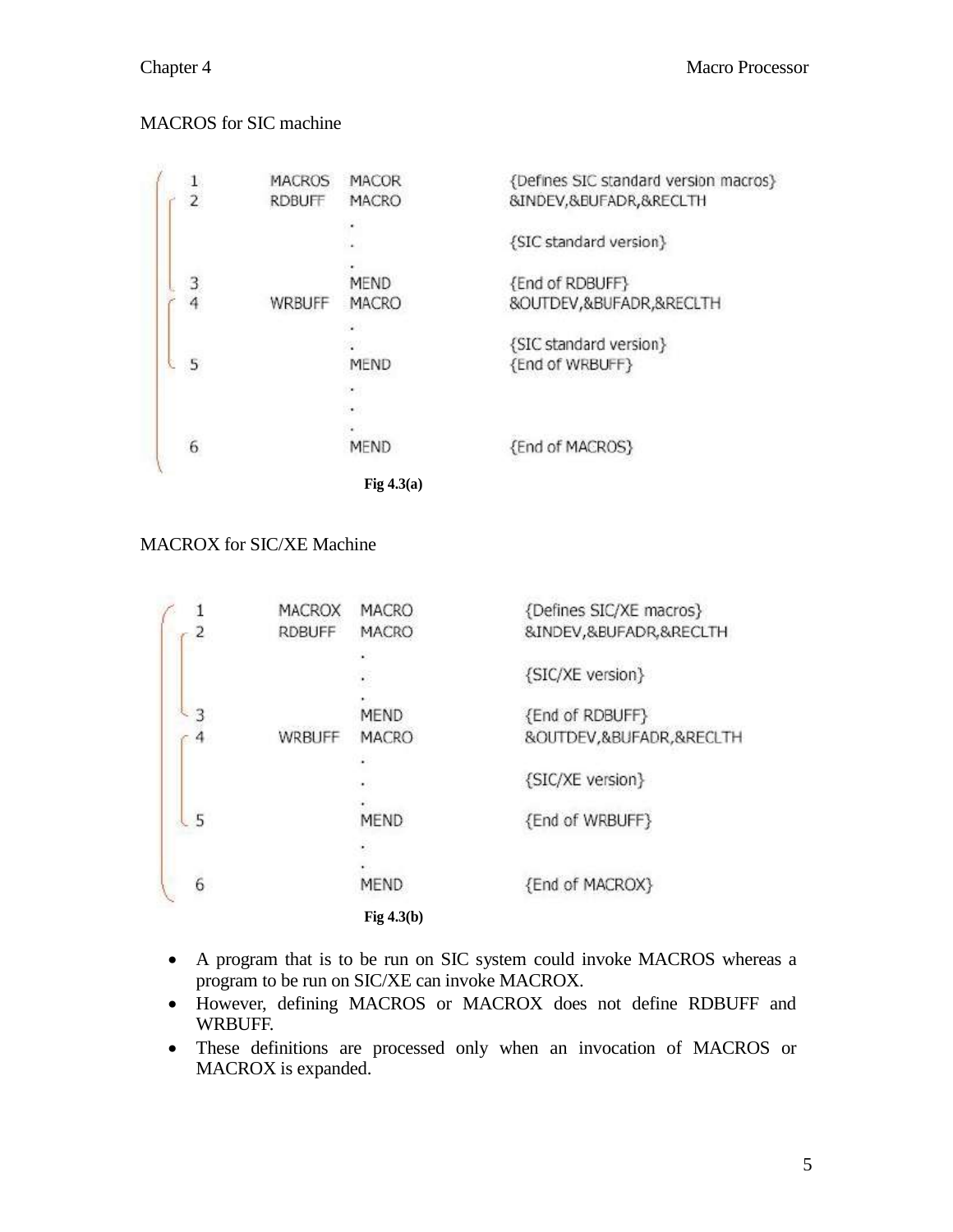## **One-Pass Macro Processor:**

- A one-pass macro processor that alternate between *macro definition* and *macro expansion* in a recursive way is able to handle recursive macro definition.
- Restriction
	- o The definition of a macro must appear in the source program before any statements that invoke that macro.
	- o This restriction does not create any real inconvenience.

The design considered is for one-pass assembler. The data structures required are:

- **DEFTAB** (Definition Table)
	- o Stores the macro definition including *macro prototype* and *macro body*
	- o Comment lines are omitted.
	- o References to the macro instruction parameters are converted to a positional notation for efficiency in substituting arguments.
- NAMTAB (Name Table)
	- o Stores macro names
	- o Serves as an index to DEFTAB
		- Pointers to the beginning and the end of the macro definition (DEFTAB)
- ARGTAB (Argument Table)
	- o Stores the arguments according to their positions in the argument list.
	- o As the macro is expanded the arguments from the Argument table are substituted for the corresponding parameters in the macro body.
	- o The figure below shows the different data structures described and their relationship.



**Fig 4.4**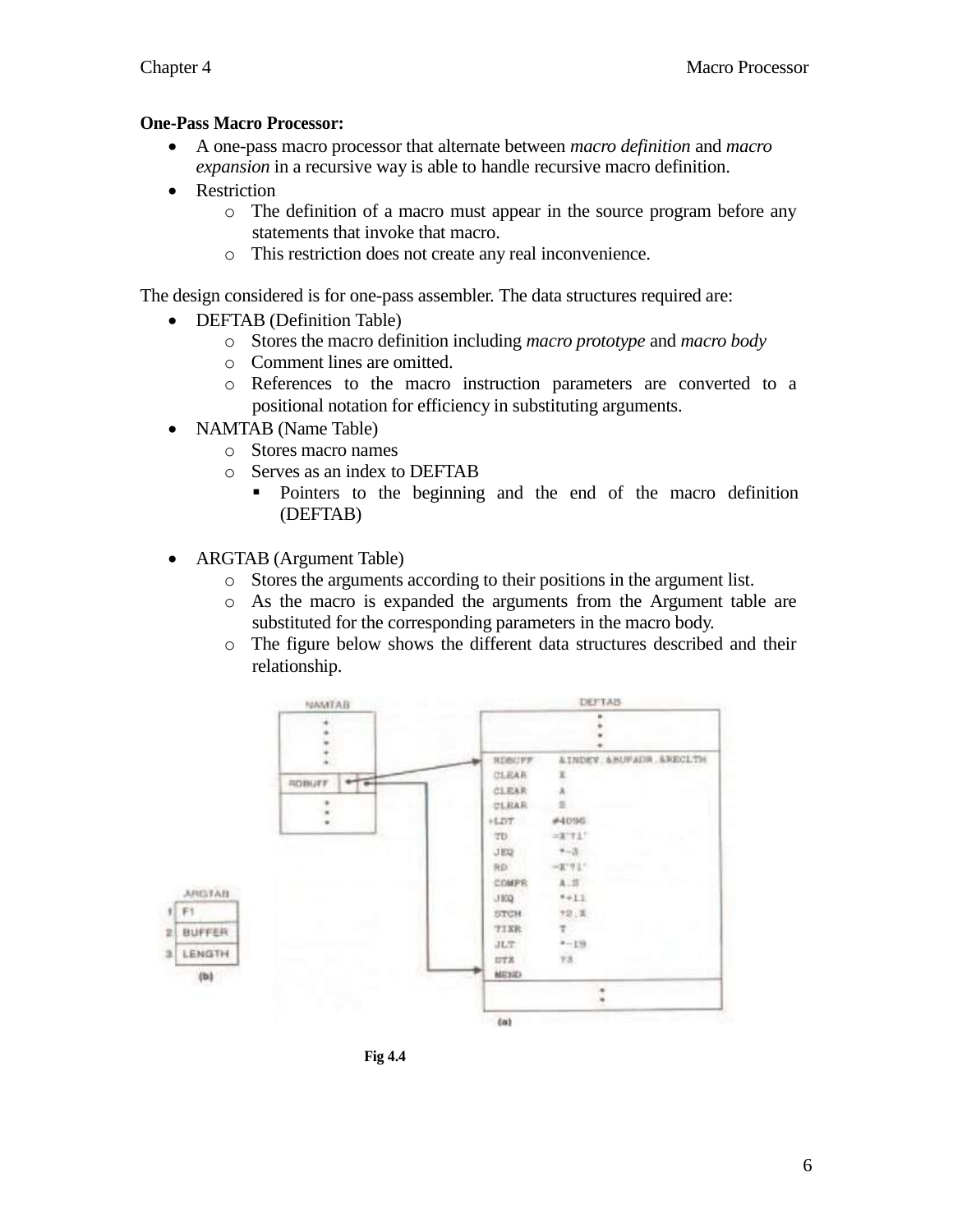The above figure shows the portion of the contents of the table during the processing of the program in page no. 3. In fig 4.4(a) definition of RDBUFF is stored in DEFTAB, with an entry in NAMTAB having the pointers to the beginning and the end of the definition. The arguments referred by the instructions are denoted by the their positional notations. For example,

 $TD = X'$ ?1'

The above instruction is to test the availability of the device whose number is given by the parameter &INDEV. In the instruction this is replaced by its positional value? 1. Figure 4.4(b) shows the ARTAB as it would appear during expansion of the RDBUFF statement as given below:

# CLOOP RDBUFF F1, BUFFER, LENGTH

For the invocation of the macro RDBUFF, the first parameter is F1 (input device code), second is BUFFER (indicating the address where the characters read are stored), and the third is LENGTH (which indicates total length of the record to be read). When the ?n notation is encountered in a line fro DEFTAB, a simple indexing operation supplies the proper argument from ARGTAB.

The algorithm of the Macro processor is given below. This has the procedure DEFINE to make the entry of *macro name* in the NAMTAB, *Macro Prototype* in DEFTAB. EXPAND is called to set up the argument values in ARGTAB and expand a *Macro Invocation* statement. Procedure GETLINE is called to get the next line to be processed either from the DEFTAB or from the file itself.

When a macro definition is encountered it is entered in the DEFTAB. The normal approach is to continue entering till MEND is encountered. If there is a program having a Macro defined within another Macro. While defining in the DEFTAB the very first MEND is taken as the end of the Macro definition. This does not complete the definition as there is another outer Macro which completes the difintion of Macro as a whole. Therefore the DEFINE procedure keeps a counter variable LEVEL. Every time a Macro directive is encountered this counter is incremented by 1. The moment the innermost Macro ends indicated by the directive MEND it starts decreasing the value of the counter variable by one. The last MEND should make the counter value set to zero. So when LEVEL becomes zero, the MEND corresponds to the original MACRO directive.

Most macro processors allow thr definitions of the commonly used instructions to appear in a standard system library, rather than in the source program. This makes the use of macros convenient; definitions are retrieved from the library as they are needed during macro processing.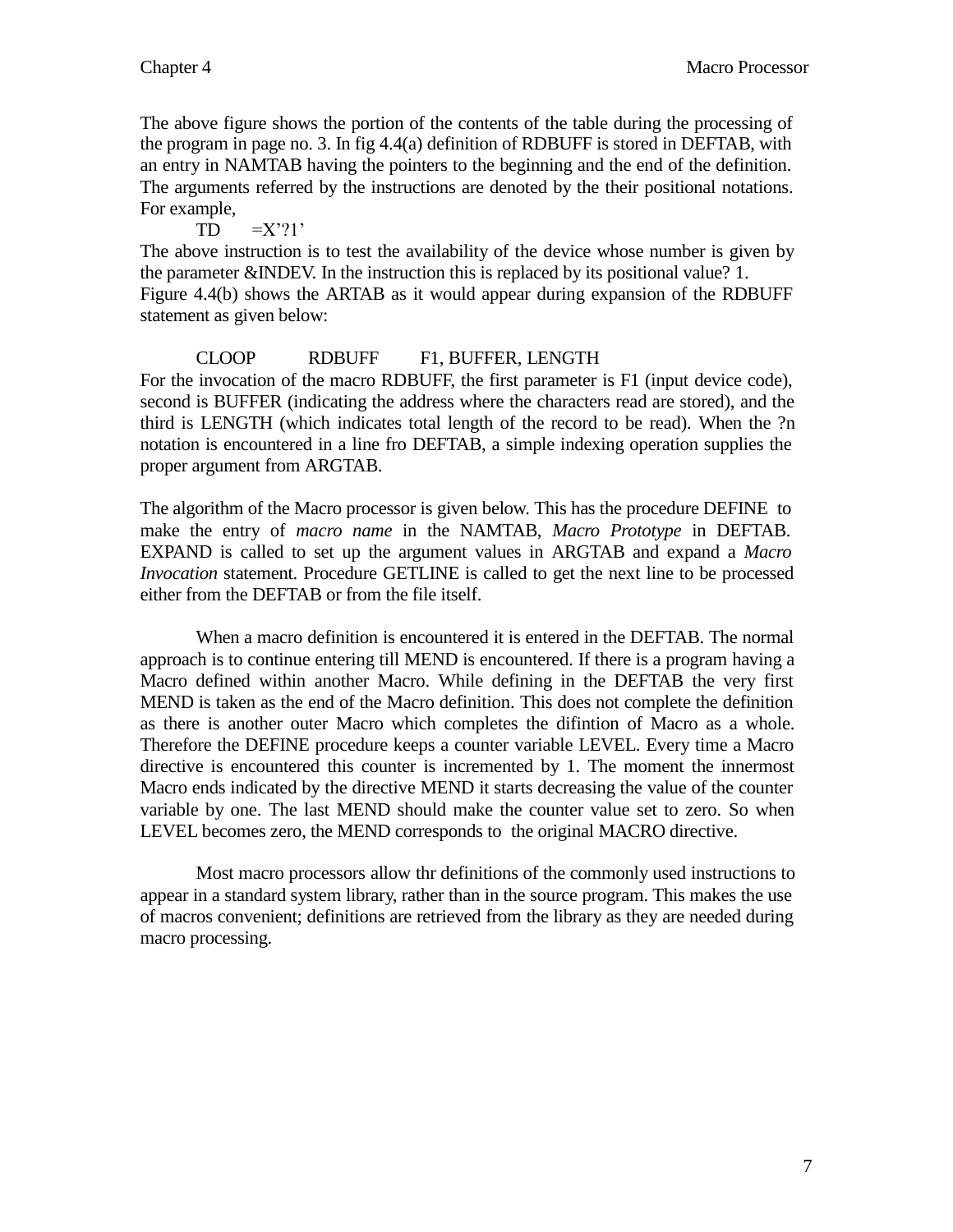

**Fig 4.5**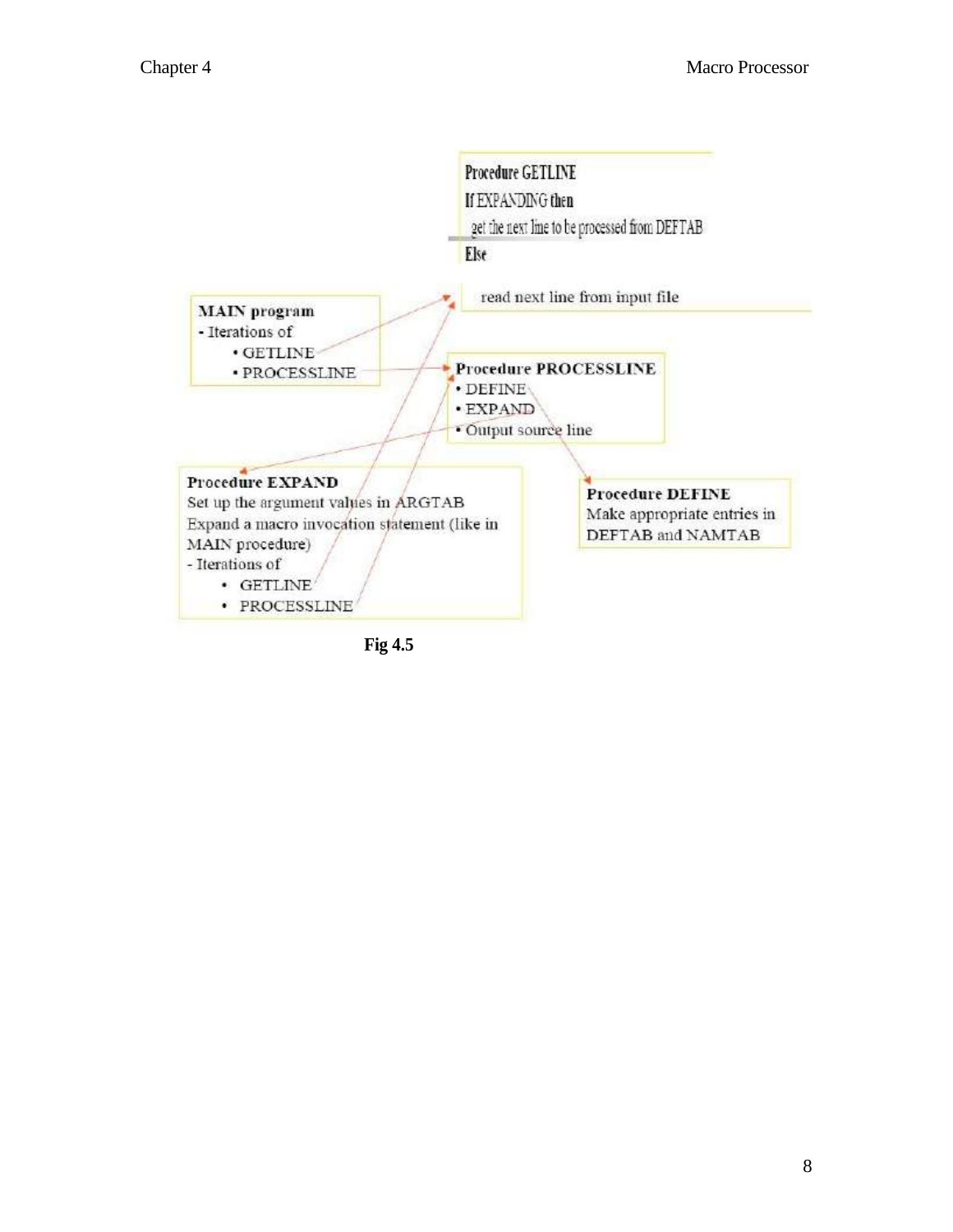#### **Algorithms**

begin {macro processor}  $EXPANDINE := FALSE$ while OPCODE  $\neq$  'END' do begin

**GETLINE** 

PROCESSLINE

```
end {while}
```
end {macro processor}

**Procedure PROCESSLINE** 

#### begin

search MAMTAB for OPCODE if found then **EXPAND** else if  $OPCODE = 'MACRO'$  then **DEFINE** else write source line to expanded file end {PRCOESSOR}

**Procedure DEFINE** 

## begin

enter macro name into NAMTAB enter macro prototype into DEFTAB LEVEL  $: -1$ while  $LEVEL >$  do begin **GETLINE** if this is not a comment line then begin substitute positional notation for parameters enter line into DEFTAB if OPCODE = 'MACRO' then LEVEL := LEVEL  $+1$ else if  $OPCODE = 'MEND'$  then  $LEVEL := LEVEL - 1$ end {if not comment} end  $\{while\}$ 

store in NAMTAB pointers to beginning and end of definition end {DEFINE}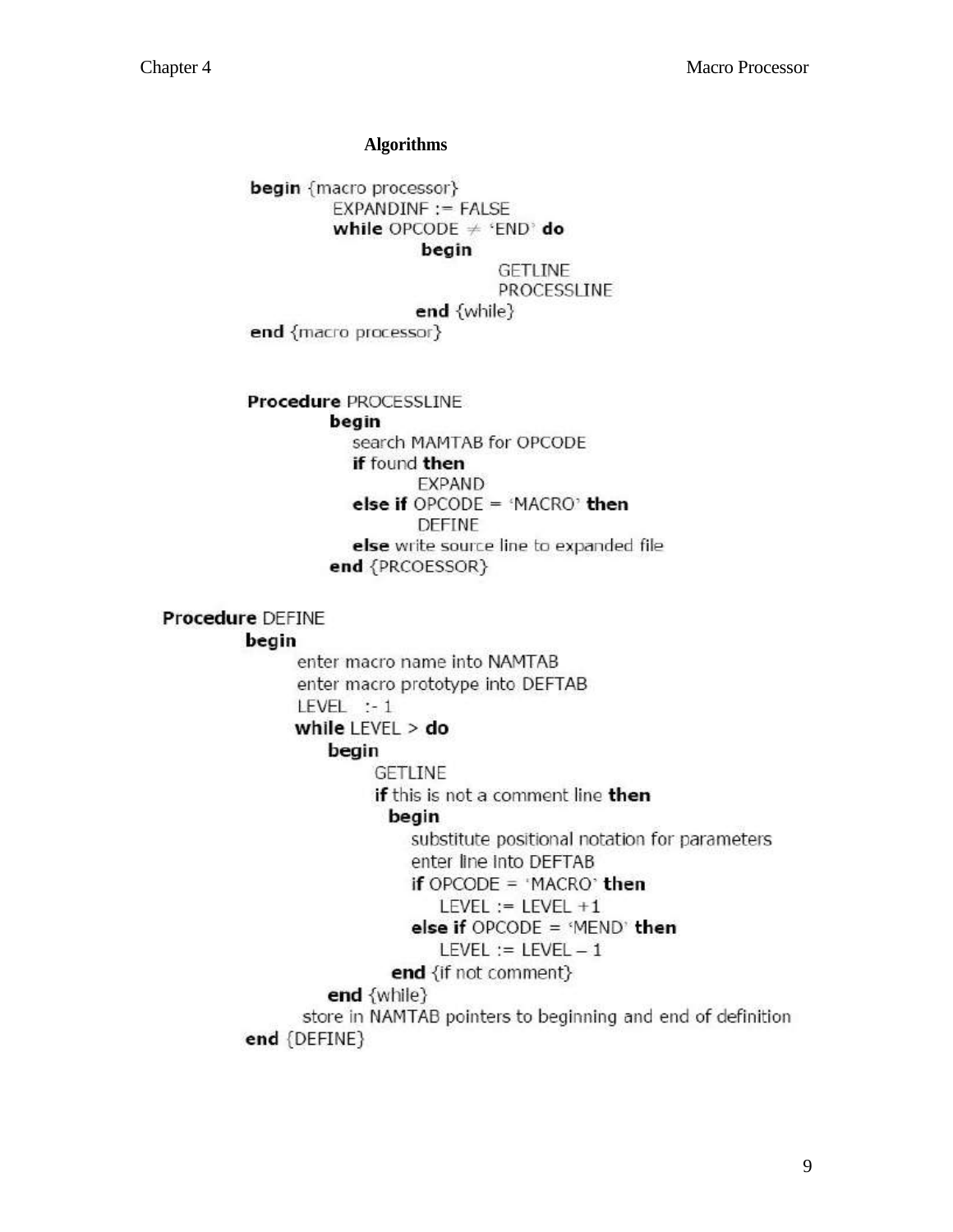# **Procedure EXPAND** begin  $EXPANDING := TRUE$ get first line of macro definition {prototype} from DEFTAB set up arguments from macro invocation in ARGTAB while macro invocation to expanded file as a comment while not end of macro definition do begin **GETLINE PROCESSLINE** end {while}  $EXPANDING := FALSE$ end  $\{EXPAND\}$ **Procedure GETLINE** begin if EXPANDING then begin get next line of macro definition from DEFTAB substitute arguments from ARGTAB for positional notation end  $\{if\}$ else read next line from input file end  ${GETLINE}$ an in  $\sim$

#### **Fig 4.6**

### **4.1.3 Comparison of Macro Processor Design**

- *One-pass algorithm*
	- o Every macro must be defined before it is called
	- o One-pass processor can alternate between macro definition and macro expansion
	- o Nested macro definitions are allowed but nested calls are not allowed.
- *Two-pass algorithm*
	- o Pass1: Recognize macro definitions
	- o Pass2: Recognize macro calls
	- o Nested macro definitions are not allowed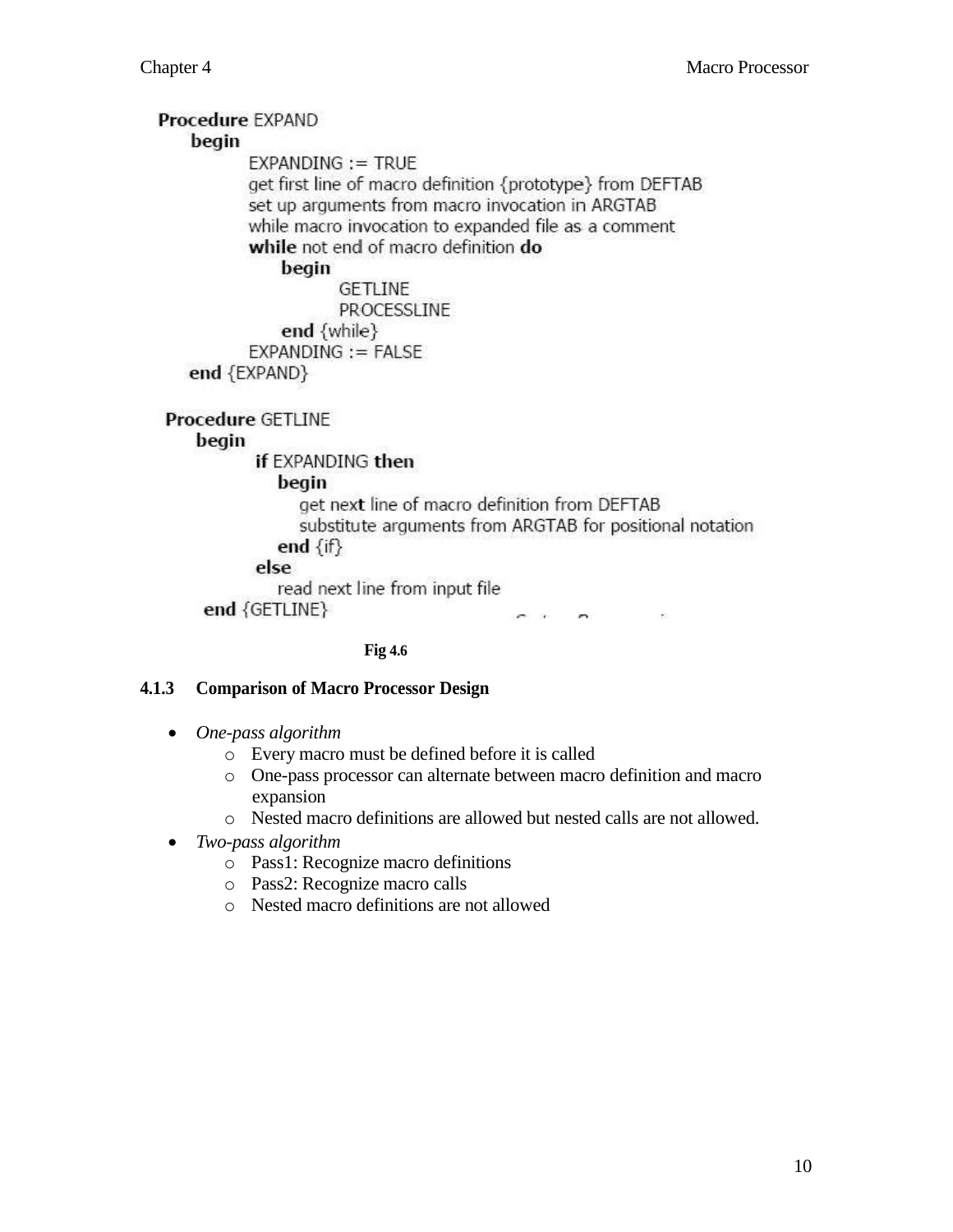## **4.1 Machine-independent Macro-Processor Features.**

The design of macro processor doesn't depend on the architecture of the machine. We will be studying some extended feature for this macro processor. These features are:

- Concatenation of Macro Parameters
- Generation of unique labels
- Conditional Macro Expansion
- Keyword Macro Parameters

## **4.2.1 Concatenation of unique labels:**

Most macro processor allows parameters to be concatenated with other character strings. Suppose that a program contains a series of variables named by the symbols XA1, XA2, XA3,…, another series of variables named XB1, XB2, XB3,…, etc. If similar processing is to be performed on each series of labels, the programmer might put this as a macro instruction. The parameter to such a macro instruction could specify the series of variables to be operated on (A, B, etc.). The macro processor would use this parameter to construct the symbols required in the macro expansion (XA1, Xb1, etc.).

Suppose that the parameter to such a macro instruction is named &ID. The body of the macro definition might contain a statement like

LDA X&ID1

|  | TOTAL MACRO | EFD              |         |     |     |
|--|-------------|------------------|---------|-----|-----|
|  | LAD         | <b>X&amp;TDT</b> |         | LAD | XA1 |
|  | ADD         | X&ID2            | TOTAL A | ADD | XA2 |
|  | <b>STA</b>  | <b>KAID3</b>     |         | STA | XA3 |
|  | <b>MEND</b> |                  |         |     |     |

**Fig 4.7**

& is the starting character of the macro instruction; but the end of the parameter is not marked. So in the case of &ID1, the macro processor could deduce the meaning that was intended. If the macro definition contains contain &ID and &ID1 as parameters, the situation would be unavoidably ambiguous.

Most of the macro processors deal with this problem by providing a special concatenation operator. In the SIC macro language, this operator is the character  $\rightarrow$ . Thus the statement LDA X&ID1 can be written as  $LDA$   $X&ID\rightarrow$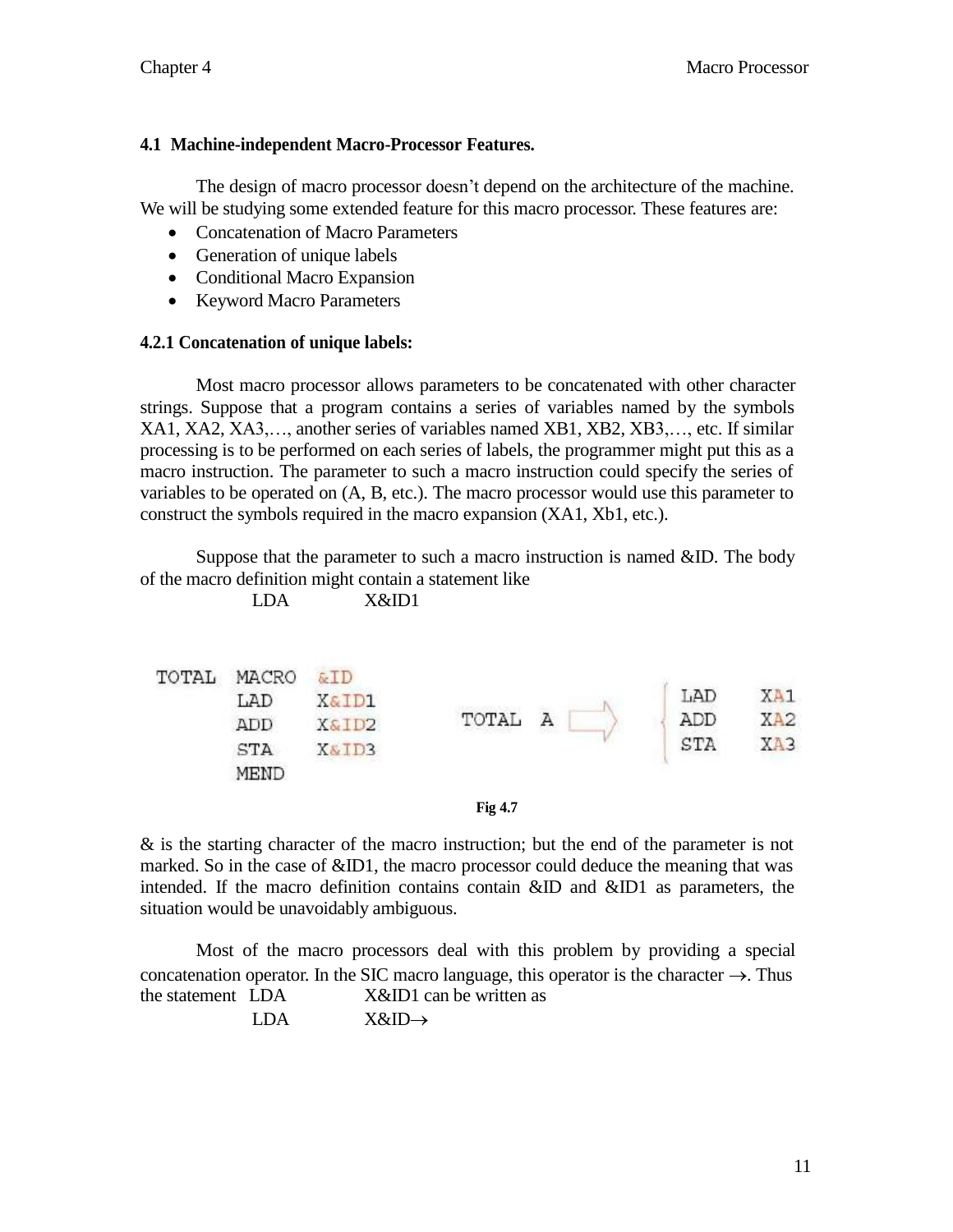|            | ID123           | MACRO       | &ID                 |                      |            |                |
|------------|-----------------|-------------|---------------------|----------------------|------------|----------------|
|            |                 | LAD         | X&ID→1              |                      |            |                |
|            |                 | ADD         | $X&ID\rightarrow 2$ |                      |            |                |
|            |                 | STA<br>MEND | $X&ID\rightarrow 3$ |                      |            |                |
|            | $\mathbf{1}$    |             | <b>SUM MACRO</b>    | 8ID                  |            |                |
|            | $\overline{2}$  |             | LDA                 | X&ID→ 1              |            |                |
|            | $\mathbf{3}$    |             | <b>ADD</b>          | $X&ID \rightarrow 2$ |            |                |
|            | $\overline{4}$  |             | ADD                 | $X&ID \rightarrow 3$ |            |                |
|            | 5               |             | <b>STA</b>          | $X&ID \rightarrow S$ |            |                |
|            | 6               |             | <b>MEND</b>         |                      |            |                |
| <b>SUM</b> | A               |             |                     |                      | <b>SUM</b> | BETA           |
|            |                 |             |                     |                      |            |                |
| LDA        | XA1             |             |                     |                      | LDA        | XBEATA1        |
| <b>ADD</b> | XA <sub>2</sub> |             |                     |                      | ADD.       | XBEATA2        |
| <b>ADD</b> | XA3             |             |                     |                      | ADD        | XBEATA3        |
| <b>STA</b> | XAS             |             |                     |                      | <b>STA</b> | <b>XBEATAS</b> |
|            |                 |             | <b>Fig 4.8</b>      |                      |            |                |

The above figure shows a macro definition that uses the concatenation operator as previously described. The statement SUM A and SUM BETA shows the invocation statements and the corresponding macro expansion.

#### **4.2.2 Generation of Unique Labels**

As discussed it is not possible to use labels for the instructions in the macro definition, since every expansion of macro would include the label repeatedly which is not allowed by the assembler. This in turn forces us to use relative addressing in the jump instructions. Instead we can use the technique of generating unique labels for every macro invocation and expansion. During macro expansion each \$ will be replaced with \$XX, where xx is a two-character alphanumeric counter of the number of macro instructions expansion.

For example,  $XX = AA$ ,  $AB$ ,  $AC...$ This allows 1296 macro expansions in a single program.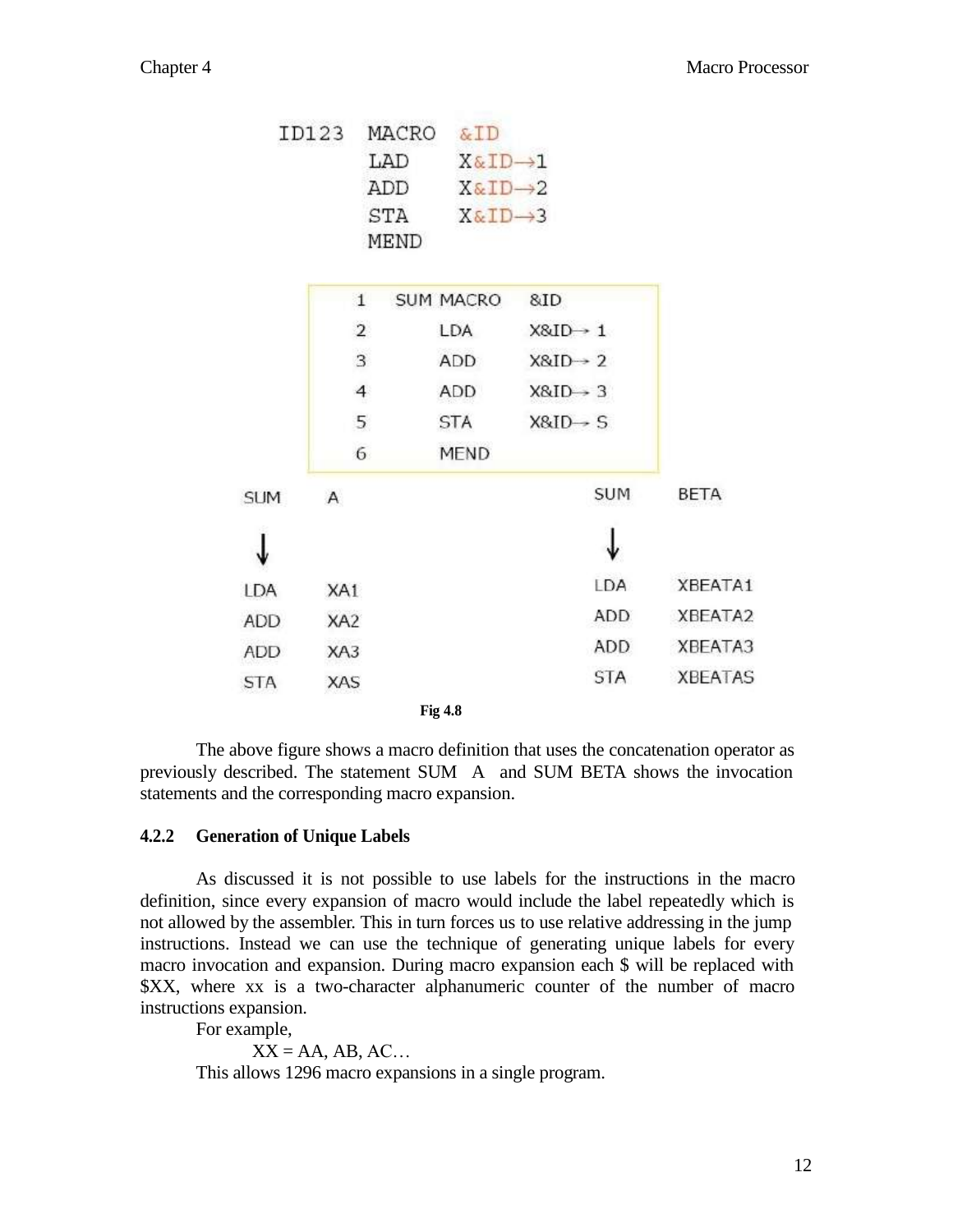| 25 | <b>RDBUFF</b> | MACRO        | &INDEV, &BUFADR, &RECLTH               |                           |
|----|---------------|--------------|----------------------------------------|---------------------------|
| 30 |               | <b>CLEAR</b> | χ                                      | CLEAR LOOP COUNTER        |
| 35 |               | <b>CLEAR</b> | A                                      |                           |
| 40 |               | <b>CLEAR</b> | S                                      |                           |
| 45 |               | $+LDT$       | #4096                                  | SET MAXIMUM RECORD LENGTH |
| 50 | \$LOOP        | TD           | $=X$ & INDEV                           | TEST INPUT DEVICE         |
| 55 |               | <b>JEQ</b>   | <b>SLOOP</b>                           | LOOP UNTIL READY          |
| 60 |               | <b>RD</b>    | $=X$ <sup>2</sup> & INDEV <sup>2</sup> | READ CHARACTER INTI REG A |
| 65 |               | <b>COMPR</b> | A, S                                   | TEST FOR END OF RECORD    |
| 70 |               | <b>JEQ</b>   | <b>SEXIT</b>                           | <b>EXIT LOOP IF EOR</b>   |
| 75 |               | <b>STCH</b>  | &BUFADR, X                             | STORE CHARACTER IN BUFFER |
| 80 |               | <b>TIXR</b>  | <b>SLOOP</b>                           | HAS BEEN REACHED          |
| 90 | \$EXIT        | <b>STX</b>   | &RECLTH                                | SAVE RECORD LENGTH        |
|    |               | <b>MEND</b>  |                                        |                           |
|    |               |              |                                        |                           |

The following program shows the macro definition with labels to the instruction.

The following figure shows the macro invocation and expansion first time.

RDBUFF F1, BUFFER, LENGTH

 $\bar{\omega}$ 

| 30 |                | CLEAR        | X                   | CLEAR LOOP COUNTER         |
|----|----------------|--------------|---------------------|----------------------------|
| 35 |                | CLEAR        | А                   |                            |
| 40 |                | <b>CLEAR</b> | S                   |                            |
| 45 |                | $+LDT$       | #4096               | SET MAXIMUM RECORD LENGTH  |
| 50 | \$AALOOP       | TD           | $=X$ F1             | TEST INPUT DEVICE          |
| 55 |                | <b>JEQ</b>   | <b>SAALOOP</b>      | LOOP UNTIL READY           |
| 60 |                | RD           | $=X$ F <sub>1</sub> | READ CHARACTER INTI REG A  |
| 65 |                | COMPR        | A, S                | TEST FOR END OF RECORD     |
| 70 |                | JEQ          | <b>SAAEXIT</b>      | <b>EXIT LOOP IF EOR</b>    |
| 75 |                | <b>STCH</b>  | BUFFER, X           | STORE CHARACTER IN BUFFER  |
| 80 |                | <b>TIXR</b>  |                     | LOOP UNLESS MAXIMUM LENGTH |
| 85 |                | JLT.         | \$AALOOP            | HAS BEEN REACHED           |
| 90 | <b>SAAEXIT</b> | 5TX          | LENGTH              | SAVE RECORD LENGTH         |

If the macro is invoked second time the labels may be expanded as \$ABLOOP \$ABEXIT.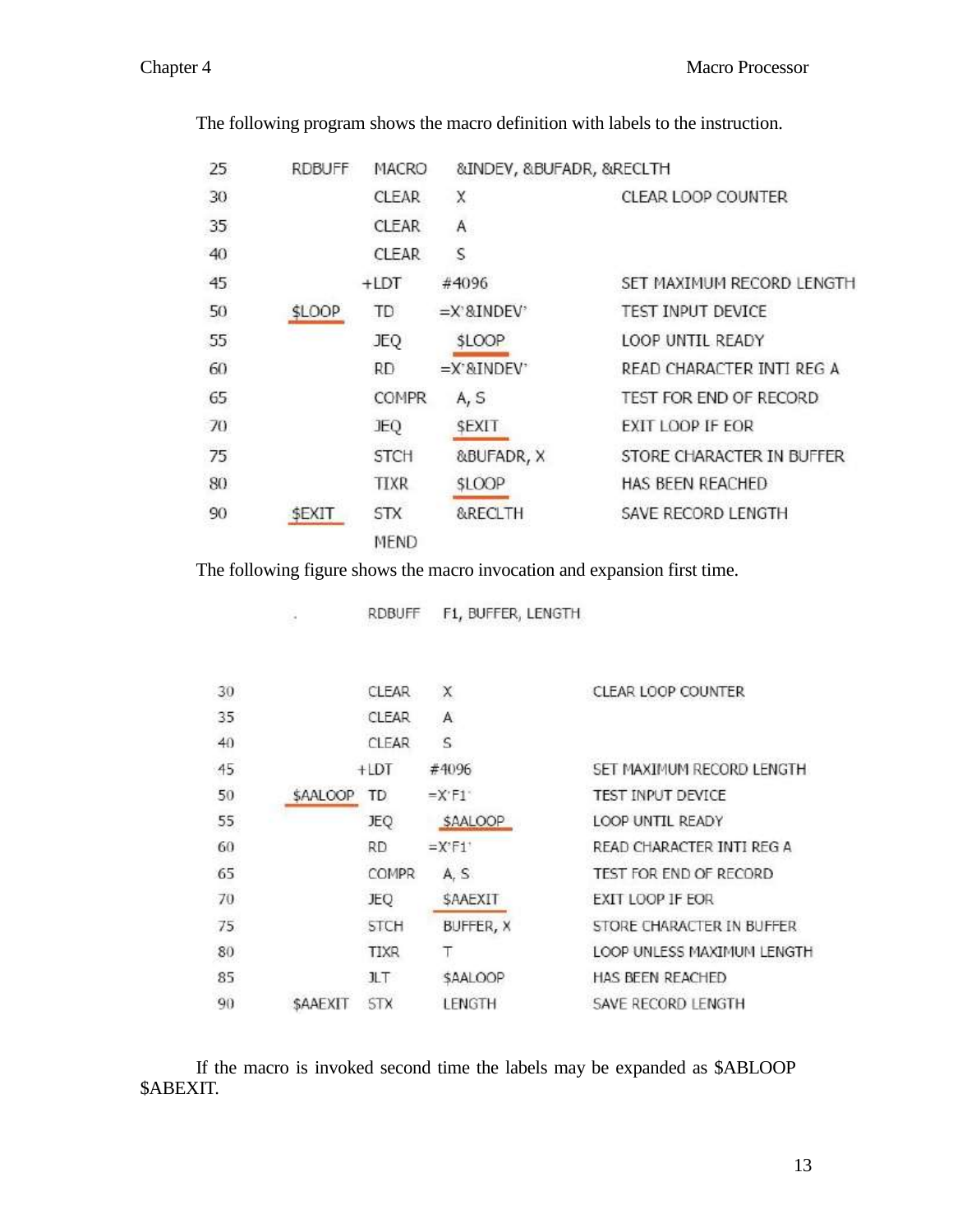## **4.2.3 Conditional Macro Expansion**

There are applications of macro processors that are not related to assemblers or assembler programming.

Conditional assembly depends on parameters provides

```
MACRO &COND
……..
 IF (\& COND NE ")part I
 ELSE
     part II
 ENDIF
………
ENDM
```
Part I is expanded if condition part is true, otherwise part II is expanded. Compare operators: NE, EQ, LE, GT.

*Macro-Time Variables:*

Macro-time variables (often called as SET Symbol) can be used to store working values during the macro expansion. Any symbol that begins with symbol  $\&$  and not a macro instruction parameter is considered as *macro-time variable.* All such variables are initialized to zero.

| 25 | <b>RDBUFF</b>     | <b>MACRO</b> |                          | <b>&amp;INDEV, &amp;BUFADR, &amp;RECLTH, &amp;FOR, &amp;MAXI TH</b> |
|----|-------------------|--------------|--------------------------|---------------------------------------------------------------------|
| 26 |                   | IF           | $(REORNE \cdot )$        |                                                                     |
| 27 | <b>&amp;EORCK</b> | <b>SET</b>   |                          |                                                                     |
| 28 |                   | <b>ENDIF</b> |                          |                                                                     |
| 30 |                   | <b>CLEAR</b> | ×                        | <b>CLEAR LOOP COUNTER</b>                                           |
| 35 |                   | <b>CLEAR</b> | A                        |                                                                     |
| 38 |                   | ΙF           | (RFORCKEQ1)              |                                                                     |
| 40 | Macro-time        | LDCH         | $=X$ <sup>'</sup> &EOR'  | <b>SET EOR COUNTER</b>                                              |
| 42 | variable          | <b>RMO</b>   | A, S                     |                                                                     |
| 43 |                   | <b>ENDIF</b> |                          |                                                                     |
| 44 |                   | IF           | (&MAXLTH EQ · ·)         |                                                                     |
| 45 |                   | $+LDT$       | #4096                    | <b>SET MAX LENGTH = 4096</b>                                        |
| 46 |                   | <b>ELSE</b>  |                          |                                                                     |
| 47 |                   | $+LDT$       | #&MAXLTH                 | <b>SET MAXIMUM RECORD LENGTH</b>                                    |
| 48 |                   | <b>ENDIF</b> |                          |                                                                     |
| 50 | <b>SLOOP</b>      | TD           | $=$ X'&INDEV             | <b>TEST INPUT DEVICE</b>                                            |
| 55 |                   | JEQ          | \$LOOP                   | <b>LOOP UNTIL READY</b>                                             |
| 60 |                   | RD           | $=$ <b>X'&amp;INDEV'</b> | <b>READ CHARACTER INTI REG A</b>                                    |
| 63 |                   | IF           | (RFORCK EQ 1)            |                                                                     |
| 65 |                   | <b>COMPR</b> | A, S                     | <b>TEST FOR END OF RECORD</b>                                       |
| 70 |                   | JEQ          | <b>SEXIT</b>             | <b>EXIT LOOP IF EOR</b>                                             |
| 73 |                   | <b>ENDIF</b> |                          |                                                                     |
| 75 |                   | <b>STCH</b>  | <b>&amp;BUFADR X</b>     | STORE CHARACTER IN BUFFER                                           |
| 80 |                   | <b>TIXR</b>  |                          | <b>LOOP UNLESS MAXIMUN LENGTH</b>                                   |
| 85 |                   | <b>JLT</b>   | \$1.00P                  | <b>HAS BEEN REACHED</b>                                             |
| 90 | <b>SEXIT</b>      | <b>STX</b>   | <b>&amp;RECLTH</b>       | <b>SAVE RECORD LENGTH</b>                                           |
| 95 |                   | <b>MEND</b>  |                          |                                                                     |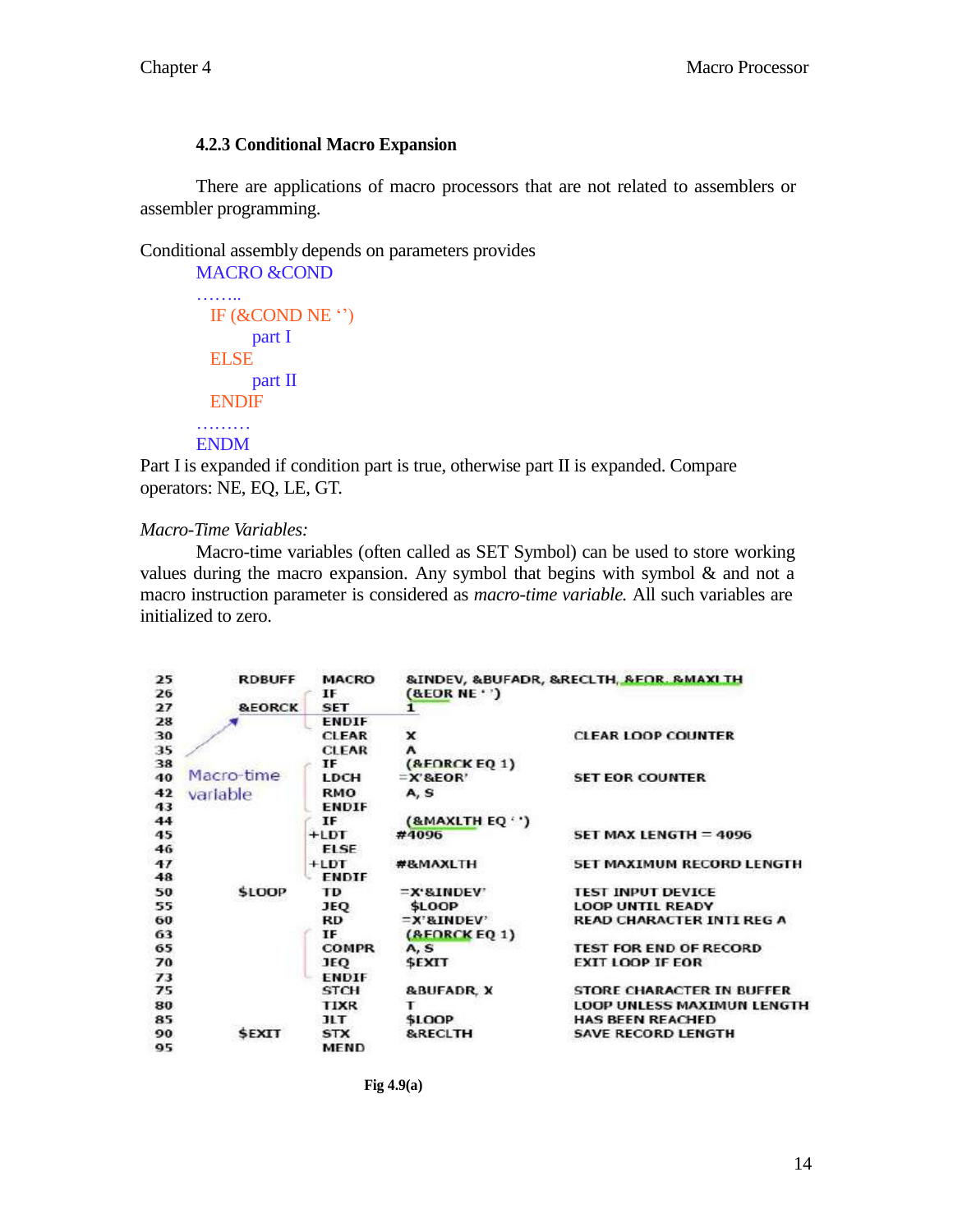Figure 4.5(a) gives the definition of the macro RDBUFF with the parameters &INDEV, &BUFADR, &RECLTH, &EOR, &MAXLTH. According to the above program if &EOR has any value, then &EORCK is set to 1 by using the directive SET, otherwise it retains its default value 0.

|    | $\sim$   | <b>RDBUFF</b> | F31 BUF, RECL, 04, 2048           |                            |
|----|----------|---------------|-----------------------------------|----------------------------|
| 30 |          | <b>CLEAR</b>  | X                                 | CLEAR LOOP COUNTER         |
| 35 |          | <b>CLEAR</b>  | A                                 |                            |
| 40 |          | LDCH          | $=X^0 4'$                         | SET EOR CHARACTER          |
| 42 |          | RMO.          | A, S                              |                            |
| 47 |          | $+LDT$        | #2048                             | SET MAXIMUM RECORD LENGTH  |
| 50 | \$AALOOP | TD            | $=X$ <sup>-</sup> F3 <sup>+</sup> | <b>TEST INPUT DEVICE</b>   |
| 55 |          | JEQ           | \$AALOOP                          | LOOP UNTIL READY           |
| 50 |          | <b>RD</b>     | $=X$ F3                           | READ CHARACTER INTI REG A  |
| 65 |          | <b>COMPR</b>  | A, S                              | TEST FOR END OF RECORD     |
| 70 |          | JEQ           | <b>SAAEXIT</b>                    | EXIT LOOP IF EOR           |
| 75 |          | <b>STCH</b>   | BUF, X                            | STORE CHARACTE IN BUFFER   |
| 80 |          | <b>TIXR</b>   |                                   | LOOP UNLESS MAXIMUM LENGTH |
| 85 |          | JLT           | \$AALOOP                          | HAS BEEN REACHED           |
| 90 | \$AAEXIT | <b>STX</b>    | RECL                              | SAVE RECORD LENGTH         |

**Fig 4.9(b) Use of Macro-Time Variable with EOF being NOT NULL**

|    | ÷.       | RDBUFF       | OE, BUFFER, LENGTH, , 80 |                            |
|----|----------|--------------|--------------------------|----------------------------|
|    |          |              |                          |                            |
| 30 |          | <b>CLEAR</b> | X                        | <b>CLEAR LOOP COUNTER</b>  |
| 35 |          | <b>CLEAR</b> | Α                        |                            |
| 47 |          | $+LDT$       | #80                      | SET MAXIMUM RECORD LENGTH  |
| 50 | \$ABLOOP | TD           | $=X.0E.$                 | TEST INPUT DEVICE          |
| 55 |          | JEQ          | \$ABLOOP                 | LOOP UNTIL READY           |
| 60 |          | RD           | $=X^{\prime}0E^{\prime}$ | READ CHARACTER IN REG A    |
| 75 |          | STCH         | BUFFER, X                | STORE CHARACTER IN BUFFER  |
| 80 |          | TIXR         | Τ                        | LOOP UNLESS MAXIMUM LENGTH |
| 87 |          | JLT.         | \$ABLOOP                 | HAS BEEN REACHED           |
| 90 | \$ABEXIT | STX          | LENGTH                   | SAVE RECORD LENGTH         |

**Fig 4.9(c) Use of Macro-Time conditional statement with EOF being NULL**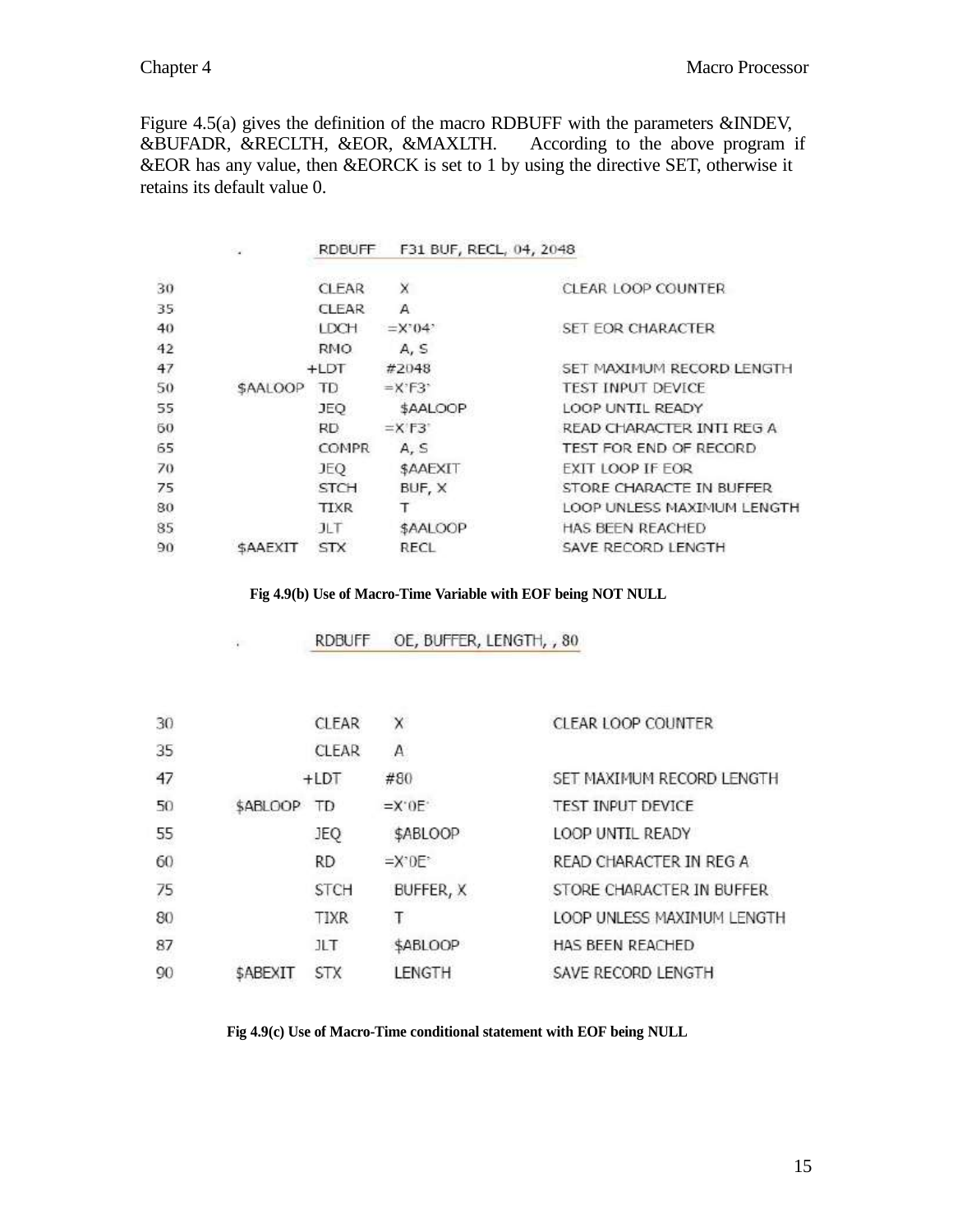|    |                | RDBUFF           | F1. BUFF, ELENG, 04                           |                                                                            |
|----|----------------|------------------|-----------------------------------------------|----------------------------------------------------------------------------|
| 30 |                | <b>CLEAR</b>     | X                                             | <b>CLEAR LOOP COUNTER</b>                                                  |
| 35 |                | <b>CLEAR</b>     | A                                             |                                                                            |
| 40 |                | LDCH             | $= X^0 04$                                    | SET EOR CHARACTER                                                          |
| 42 |                | <b>RMO</b>       | A, S                                          |                                                                            |
| 45 |                | $+LDT$           | #4096                                         | $SET$ MAX LENGTH = 4096                                                    |
| 50 | \$ACLOOP       | TD               | $=X$ F1'                                      | TEST INPUT DEVICE                                                          |
| 55 |                | JEQ              | \$ACLOOP                                      | <b>LOOP UNTIL READY</b>                                                    |
| 60 |                | RD               | $=X$ <sup><math>\cdot</math></sup> F1 $\cdot$ | READ CHARACTER INTI REG A                                                  |
| 65 |                | <b>COMPR</b>     | A.S                                           | TEST FOR END OF RECORD                                                     |
| 70 |                | JEQ              | \$ACEXIT                                      | EXIT LOOP IF EOR                                                           |
| 75 |                | STCH             | BUFF,X                                        | STORE CHARACTER IN BUFFER                                                  |
| 80 |                | <b>TIXR</b>      | Т                                             | LOOP UNLESS MAXIMUM LENGTH                                                 |
| 85 |                | JLT <sup>-</sup> | \$ACLOOP                                      | HAS LOOP REACHED                                                           |
| 90 | <b>SACEXIT</b> | <b>STX</b>       | <b>RLENG</b>                                  | SAVE RECORD LENGTH                                                         |
|    |                |                  |                                               | Fig 4.9(d) Use of Time-variable with EOF NOT NULL and MAXLENGTH being NULL |

The above programs show the expansion of Macro invocation statements with different values for the time variables. In figure 4.9(b) the &EOF value is NULL. When the macro invocation is done, IF statement is executed, if it is true EORCK is set to 1, otherwise normal execution of the other part of the program is continued.

The macro processor must maintain a symbol table that contains the value of all macrotime variables used. Entries in this table are modified when SET statements are processed. The table is used to look up the current value of the macro-time variable whenever it is required.

When an IF statement is encountered during the expansion of a macro, the specified Boolean expression is evaluated.

# **If the value of this expression TRUE,**

- The macro processor continues to process lines from the DEFTAB until it encounters the ELSE or ENDIF statement.
- If an ELSE is found, macro processor skips lines in DEFTAB until the next ENDIF.
- Once it reaches ENDIF, it resumes expanding the macro in the usual way.

# **If the value of the expression is FALSE,**

- The macro processor skips ahead in DEFTAB until it encounters next ELSE or ENDIF statement.
- The macro processor then resumes normal macro expansion.

The *macro-time* IF-ELSE-ENDIF structure provides a mechanism for either generating(once) or skipping selected statements in the macro body. There is another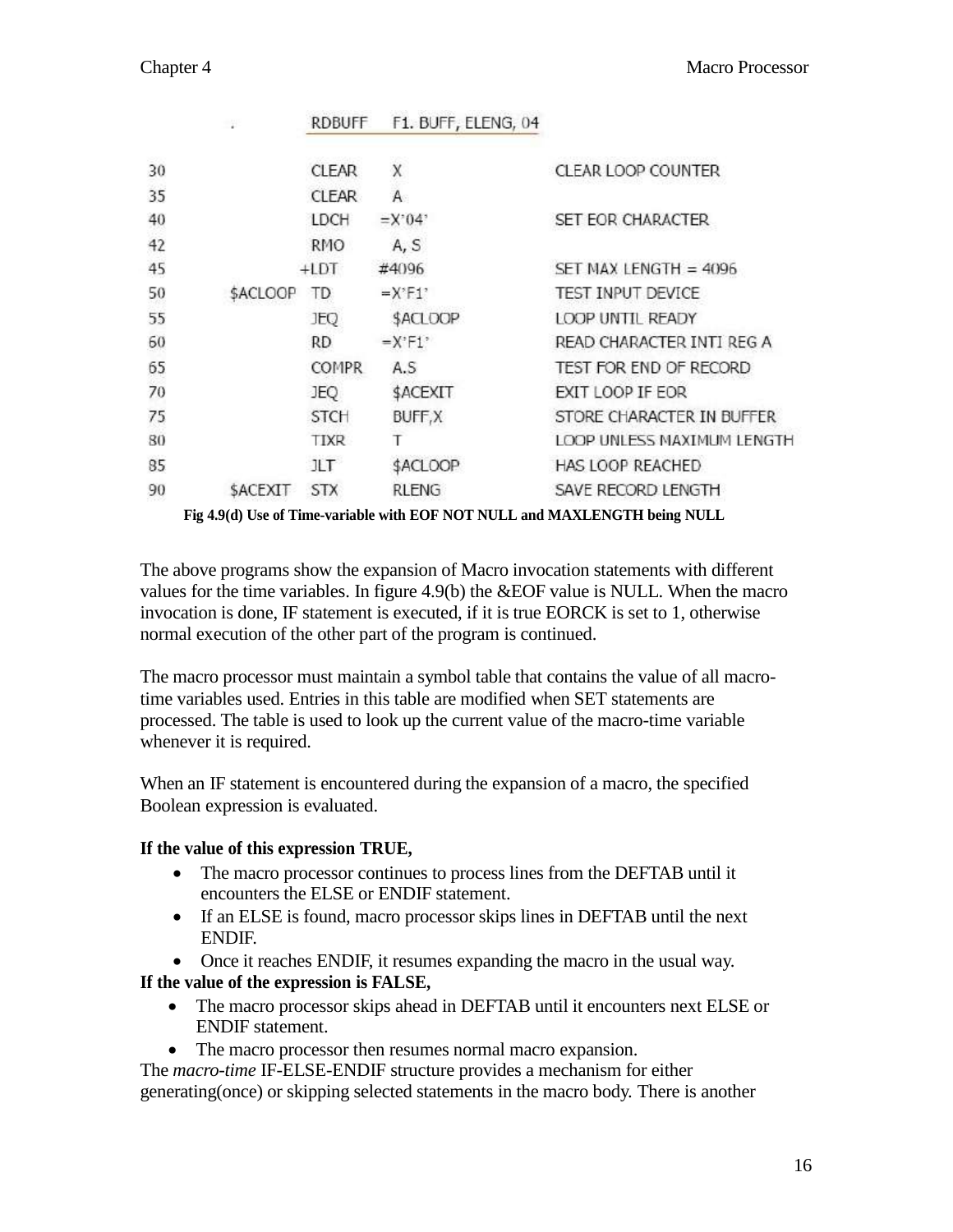construct WHILE statement which specifies that the following line until the next ENDW statement, are to be generated repeatedly as long as a particular condition is true. The testing of this condition, and the looping are done during the macro is under expansion. The example shown below shows the usage of Macro-Time Looping statement.

## **WHILE-ENDW structure**

- When an WHILE statement is encountered during the expansion of a macro, the specified Boolean expression is evaluated.
- TRUE
	- o The macro processor continues to process lines from DEFTAB until it encounters the next ENDW statement.
	- o When ENDW is encountered, the macro processor returns to the preceding WHILE, re-evaluates the Boolean expression, and takes action based on the new value.
- FALSE
	- o The macro processor skips ahead in DEFTAB until it finds the next ENDW statement and then resumes normal macro expansion.

| 25  | RDBUFF | MACRO        |                  | &INDEV, &BUFADR, &RECLTH, &EOR              |
|-----|--------|--------------|------------------|---------------------------------------------|
| 27  | &EORCT | <b>SET</b>   |                  | %NITEMS (&EOR) < Macro processor function   |
| 30  |        | <b>CLEAR</b> | x                | CLEAR LOOP COUNTER                          |
| 35  |        | <b>CLEAR</b> | Α                |                                             |
| 45  |        | $+LDT$       | #4096            | SET MAX LENGTH = 4096                       |
| 50  | \$LOOP | TD           | $=X$ & INDEV     | TEST INPUT DEVICE                           |
| 55  |        | JEQ          | \$LOOP           | LOOP UNTIL READY                            |
| 60  |        | RD           | $=X$ & INDEV     | READ CHARACTER INTO REG A                   |
| 63  | &CTR   | <b>SET</b>   | 1                |                                             |
| 64  |        | WHILE        | (&CTR LE &EORCT) |                                             |
| 65  |        | COMPR        |                  | $=X'00008EOR[8CTR]$ $\leftarrow$ List index |
| 70  |        | JEQ          | \$EXIT           |                                             |
| 71  | &CTR   | <b>SET</b>   | $RCTR+1$         |                                             |
| 73  |        | <b>ENDW</b>  |                  |                                             |
| 75  |        | <b>STCH</b>  | &BUFADR, X       | STORE CHARACTER IN BUFFER                   |
| 80  |        | TIXR         |                  | LOOP UNLESS MAXIMUM LENGTH                  |
| 85  |        | JLT.         | \$LOOP           | HAS BEEN REACHED                            |
| 90  | \$EXIT | <b>STX</b>   | 8 RECLTH         | SAVE RECORTD LENGTH                         |
| 100 |        | MEND         |                  |                                             |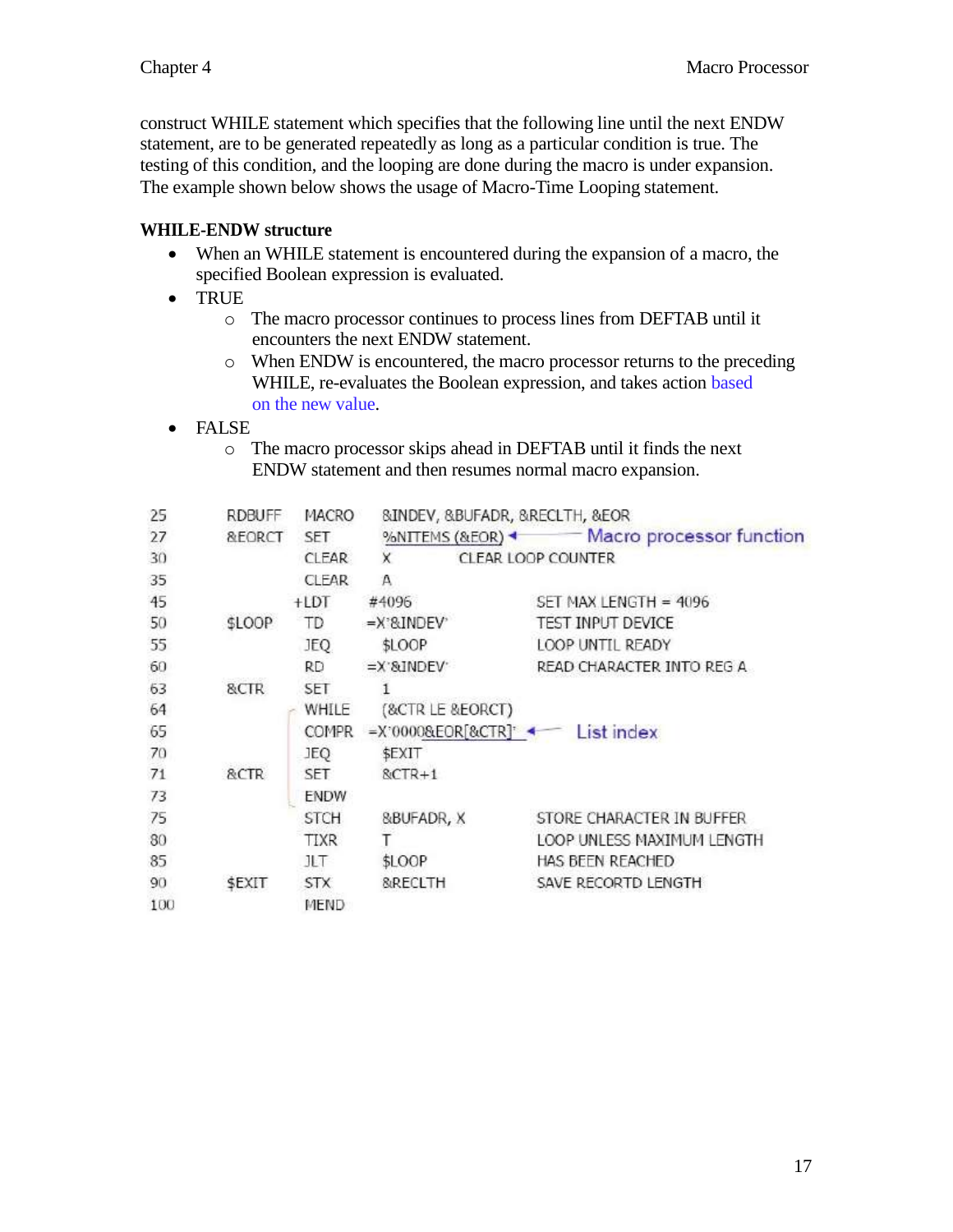|    | Ø.             | RDBUFF       | F2, BUFFER, LENGTH, (00, 03, 04)    |                            |
|----|----------------|--------------|-------------------------------------|----------------------------|
|    |                |              |                                     | List                       |
| 30 |                | <b>CLEAR</b> | ×                                   | <b>CLEAR LOOP COUNTER</b>  |
| 35 |                | <b>CLEAR</b> | Α                                   |                            |
| 45 |                | $+LDT$       | #4096                               | SET MAX LENGTH = $4096$    |
| 50 | <b>SAALOOP</b> | TD           | $=X$ <sup>-</sup> $F2$ <sup>-</sup> | TEST INPUT DEVICE          |
| 55 |                | JEQ          | \$AALOOP                            | LOOP UNTIL READY           |
| 60 |                | RD           | $=X$ F <sub>2</sub>                 | READ CHARACTER INTO REG A  |
| 65 |                | COMP         | $=X'000000'$                        |                            |
| 70 |                | <b>JEO</b>   | \$AAEXIT                            |                            |
| 65 |                | COMP         | $=X'000003'$                        |                            |
| 70 |                | JEO          | \$AAEXIT                            |                            |
| 65 |                | COMP         | $=$ X'000004                        |                            |
| 70 |                | JEQ.         | \$AAEXIT                            |                            |
| 75 |                | <b>STCH</b>  | BUFFER, X                           | STORE CHARACTER IN BUFFER  |
| 80 |                | TIXR         | т                                   | LOOP UNLESS MAXIMUM LENGTH |
| 85 |                | JL T         | \$AALOOP                            | HAS BEEN REACHED           |
| 90 | <b>SAAEXIT</b> | <b>STX</b>   | LENGTH                              | SAVE RECORD LENGTH         |

#### **4.2.4 Keyword Macro Parameters**

All the macro instruction definitions used positional parameters. Parameters and arguments are matched according to their positions in the macro prototype and the macro invocation statement. The programmer needs to be careful while specifying the arguments. If an argument is to be omitted the macro invocation statement must contain a null argument mentioned with two commas.

Positional parameters are suitable for the macro invocation. But if the macro invocation has large number of parameters, and if only few of the values need to be used in a typical invocation, a different type of parameter specification is required (for example, in many cases most of the parameters may have default values, and the invocation may mention only the changes from the default values).

# Ex: XXX MACRO &P1, &P2, …., &P20, …. XXX A1, A2,,,,,,,,,,,,,,,,,,,,,,,,,, Null arguments

#### **Keyword parameters**

- Each argument value is written with a keyword that names the corresponding parameter.
- Arguments may appear in any order.
- Null arguments no longer need to be used.
- $\bullet$  Ex: XXX P1=A1, P2=A2, P20=A20.
- It is easier to read and much less error-prone than the positional method.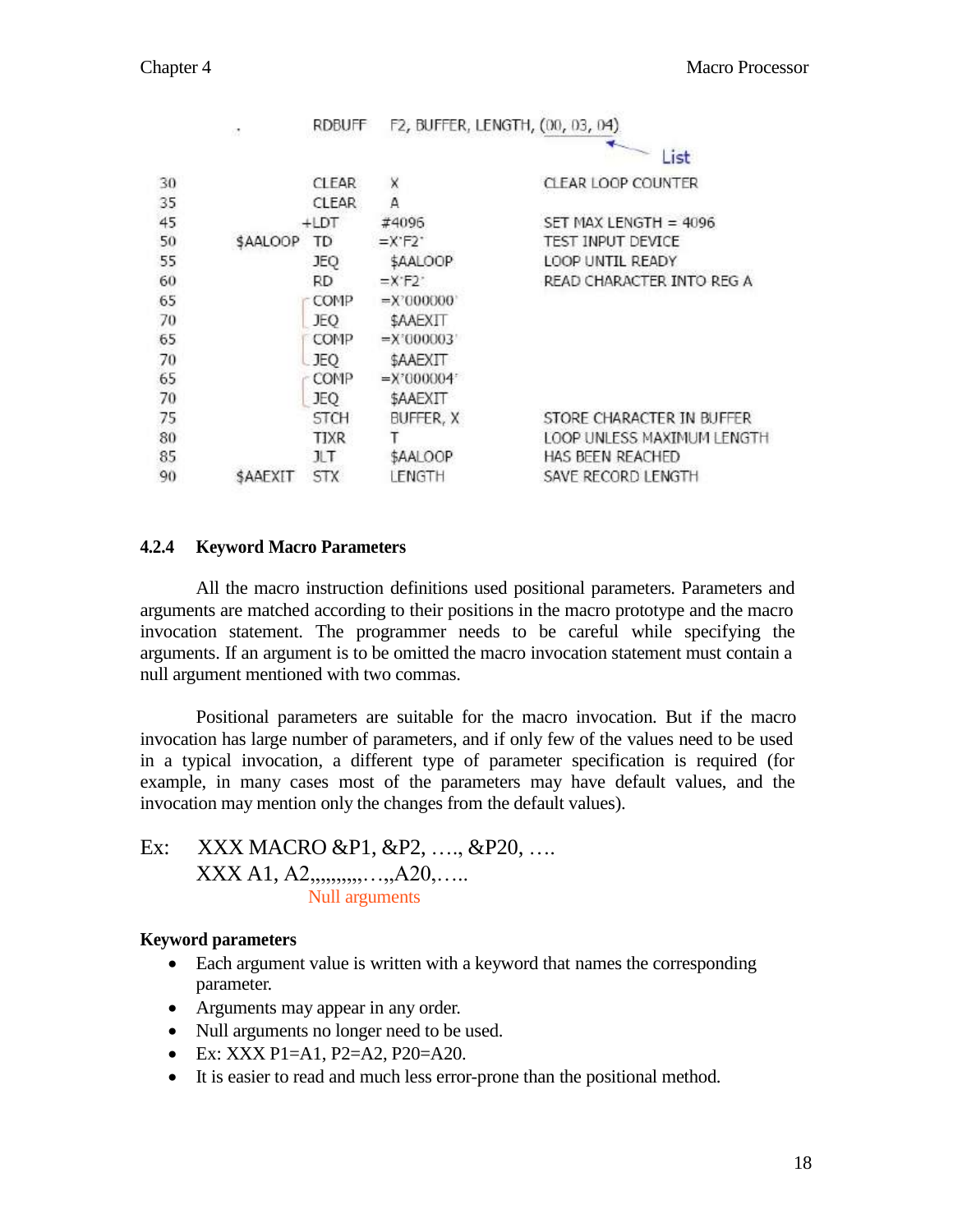$\mathbf{y}_{\rm{in}}$ 

| 25 | <b>RDBUFF</b>     | MACRO        |                               | &INDEV=F1, &BUFADR=, &RECLTH=, &EOR=04, &MAXLTH=4096 |
|----|-------------------|--------------|-------------------------------|------------------------------------------------------|
| 26 |                   | IF           | $($ &EOR NE $\cdot$ ')        |                                                      |
| 27 | <b>&amp;EORCK</b> | <b>SET</b>   | 1                             |                                                      |
| 28 |                   | <b>ENDIF</b> |                               | Parameters with default value                        |
| 30 |                   | <b>CLEAR</b> | x                             | <b>CLEAR LOOP COUNTER</b>                            |
| 35 |                   | <b>CLEAR</b> | A                             |                                                      |
| 38 |                   | HF.          | (&EORCK EQ 1)                 |                                                      |
| 40 |                   | <b>LDCH</b>  | $=X'SEOR'$                    | <b>SET FOR CHARACTER</b>                             |
| 42 |                   | RMO          | A, S                          |                                                      |
| 43 |                   | <b>ENDIF</b> |                               |                                                      |
| 47 |                   | $+LDT$       | #MAXLTH                       | SET MAXIMUM RECORD LENGTH                            |
| 50 | <b>SLOOP</b>      | TD           | $=X$ '&INDEV'                 | <b>TEST INPUT DEVICE</b>                             |
| 55 |                   | JEQ          | \$LOOP                        | <b>LOOP UNTIL READY</b>                              |
| 60 |                   | RD           | $=X$ <sup>3</sup> $R$ INDEV   | READ CHARACTER INTI REG A                            |
| 63 |                   | ŦF           | (&EORCK EQ 1)                 |                                                      |
| 65 |                   | COMPR        | A, S                          | <b>TEST FOR END OF RECORD</b>                        |
| 70 |                   | JEQ          | <b>SEXIT</b>                  | <b>EXIT LOOP IF EOR</b>                              |
| 73 |                   | <b>ENDIF</b> |                               |                                                      |
| 75 |                   | <b>STCH</b>  | <b>SBUFADR, X</b>             | STORE CHARACTER IN BUFFER                            |
| 80 |                   | <b>TIXR</b>  |                               | <b>LOOP UNLESS MAXIMUM LENGTH</b>                    |
| 85 |                   | JLT.         | \$LOOP                        | <b>HAS BEEN REACHED</b>                              |
| 90 | <b>SEXIT</b>      | <b>STX</b>   | <b>&amp;RECLTH</b>            | <b>SAVE RECORD LENGTH</b>                            |
| 95 |                   | MEND         | $-1$<br>$\tilde{\phantom{a}}$ | ×6<br>in.                                            |

# RDBUFF BUFADR=BUFFER, RECLTH-LENGTH

| 30 |                 | <b>CLEAR</b> | Χ                | <b>CLEAR LOOP COUNTER</b>  |
|----|-----------------|--------------|------------------|----------------------------|
| 35 |                 | <b>CLEAR</b> | A                |                            |
| 40 |                 | LDCH         | $=X^0 04$        | SET FOR CHARACTER          |
| 42 |                 | RMO          | A, S             |                            |
| 47 |                 | $+LDT$       | #4096            | SET MAXIMUM RECORD LENGTH  |
| 50 | <b>\$AALOOP</b> | TD.          | $=X$ F1          | TEST INPUT DEVICE          |
| 55 |                 | JEQ          | <b>SAALOOP</b>   | LOOP UNTIL READY           |
| 60 |                 | RD.          | $=X$ F1          | READ CHARACTER INTI REG A  |
| 65 |                 | <b>COMPR</b> | A, S             | TEST FOR END OF RECORD     |
| 70 |                 | JEO          | <b>SAAEXIT</b>   | EXIT LOOP IF EOR           |
| 75 |                 | STCH         | <b>BUFFER, X</b> | STORE CHARACTER IN BUFFER  |
| 80 |                 | TIXR         |                  | LOOP UNLESS MAXIMUM LENGTH |
| 85 |                 | JLT          | \$AALOOP         | HAS BEEN REACHED           |
| 90 | <b>SAAEXUT</b>  | <b>STX</b>   | LENGTH           | SAVE RECORD LENGTH         |
|    |                 |              |                  |                            |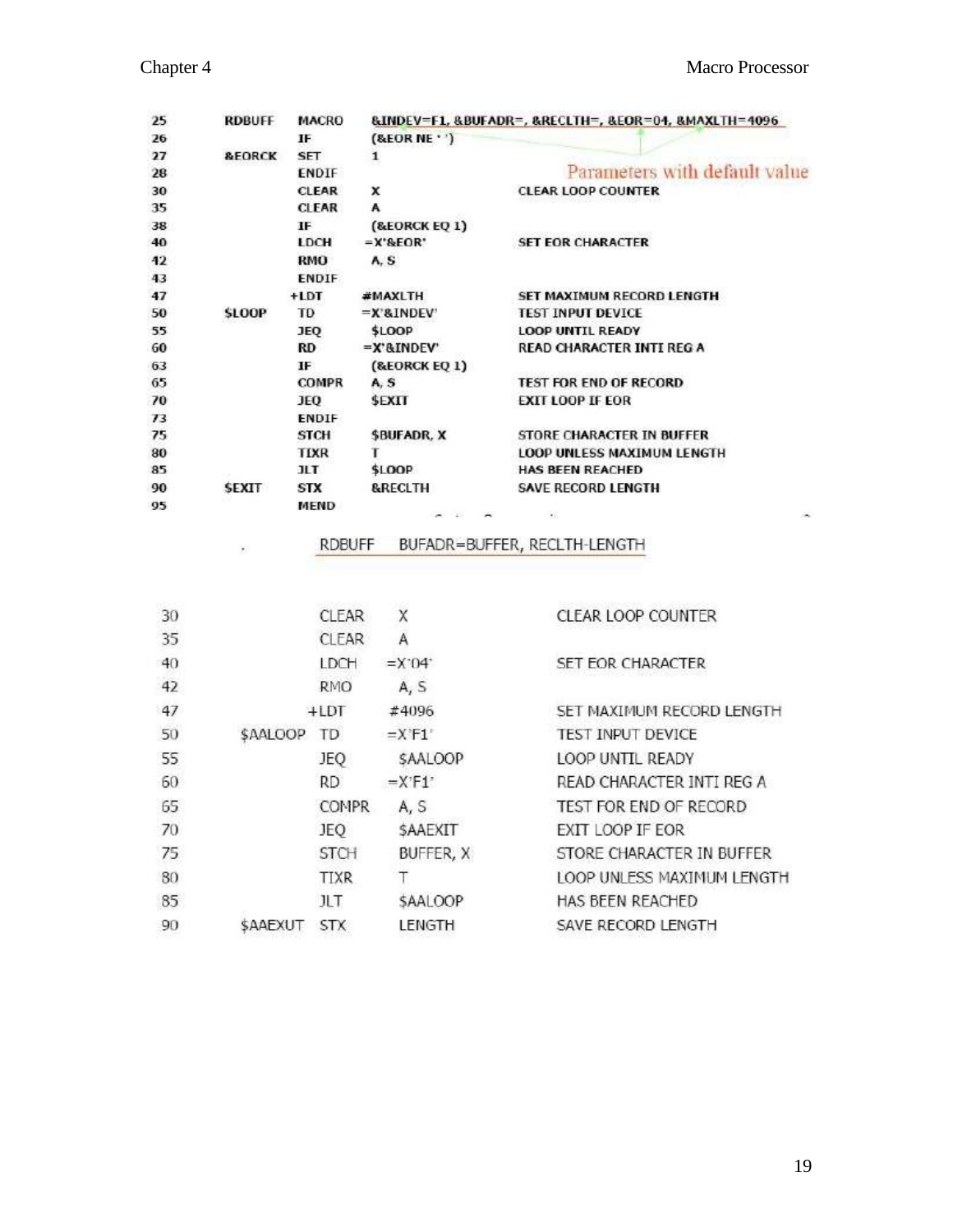| $\overline{1}$ | 影              | <b>RDBUFF</b> |                                     | RECLTH=LENGTH, BUFADR=BUFFER, EOR=, INDEV=F3 |
|----------------|----------------|---------------|-------------------------------------|----------------------------------------------|
| 30             |                | <b>CLEAR</b>  | X                                   | CLEAR LOOP COUNTER                           |
| 35             |                | <b>CLEAR</b>  | A                                   |                                              |
| 47             |                | $+LDT$        | #4096                               | SET MAXIMUM RECORD LENGTH                    |
| 50             | <b>SABLOOP</b> | TD.           | $=X$ F3                             | TEST INPUT DEVICE                            |
| 55             |                | JEO           | \$ABLOOP                            | LOOP UNTIL READY                             |
| 60             |                | <b>RD</b>     | $=X$ <sup>+</sup> $F3$ <sup>+</sup> | READ CHARACTER INTO REG A                    |
| 75             |                | <b>STCH</b>   | BUFFER, X                           | STORE CHARACTER IN BUFFER                    |
| 80             |                | <b>TIXR</b>   | Т                                   | LOOP UNLESS MAXIMUM LENGTH                   |
| 85             |                | JLT           | \$ABLOOP                            | <b>HAS BEEN REACHED</b>                      |
| 90             | <b>SABEXIT</b> | <b>STX</b>    | LENGTH                              | SAVE RECORD LENGTH                           |

#### **Fig 4.10 Example showing the usage of Keyword Parameter**

# 4.3 **Macro Processor Design Options**

# **4.3.1 Recursive Macro Expansion**

We have seen an example of the *definition* of one macro instruction by another. But we have not dealt with the *invocation* of one macro by another. The following example shows the invocation of one macro by another macro.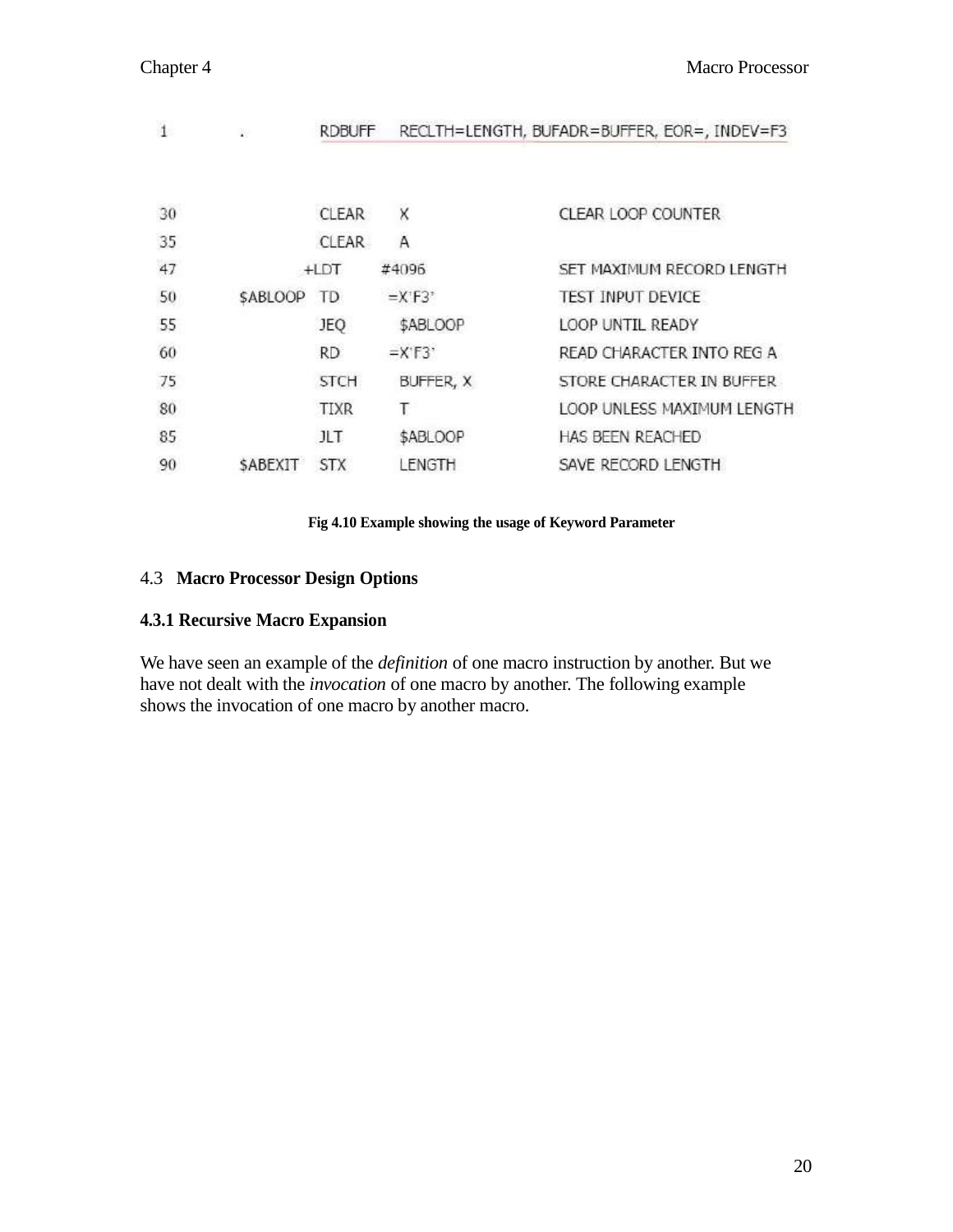| 10 | <b>RDBUFF</b> | MACRO         | &BUFADR, &RECLTH, &INDEV               |                            |
|----|---------------|---------------|----------------------------------------|----------------------------|
| 15 | $\sim$        |               |                                        |                            |
| 20 | $\sim$        |               | MACRO TO READ RECORD INTO BUFFER       |                            |
| 25 | $\bullet$     |               |                                        |                            |
| 30 |               | <b>CLEAR</b>  | X                                      | <b>CLEAR LOOP COUNTER</b>  |
| 35 |               | <b>CLEAR</b>  | Α                                      |                            |
| 40 |               | <b>CLEAR</b>  | S                                      |                            |
| 45 |               | $+LDT$        | #4096                                  | SET MAXIMUN RECORD LENGTH  |
| 50 | \$LOOP        | <b>RDCHAR</b> | &INDEV                                 | READ CHARACTER INTO REG A  |
| 65 |               | <b>COMPR</b>  | A, S                                   | TEST FOR END OF RECORD     |
| 70 |               | JEO           | &EXIT                                  | EXIT LOOP IF EOR           |
| 75 |               | <b>STCH</b>   | &BUFADR, X                             | STORE CHARACTER IN BUFFER  |
| 80 |               | <b>TIXR</b>   | T                                      | LOOP UNLESS MAXIMUN LENGTH |
| 85 |               | JLT.          | \$LOOP                                 | HAS BEEN REACHED           |
| 90 | \$EXIT        | <b>STX</b>    | &RECLTH                                | SAVE RECORD LENGTH         |
| 95 |               | <b>MEND</b>   |                                        |                            |
| 5  | <b>RDCHAR</b> | MACRO         | &IN                                    |                            |
| 10 |               |               |                                        |                            |
| 15 | ż.            |               | MACROTO READ CHARACTER INTO REGISTER A |                            |
| 20 |               |               |                                        |                            |
| 25 |               | TD.           | $=X^8kIN^8$                            | <b>TEST INPUT DEVICE</b>   |
| 30 |               | JEO           | $*.3$                                  | LOOP UNTIL READY           |
| 35 |               | <b>RD</b>     | $=X$ &IN                               | READ CHARACTER             |
| 40 |               | <b>MEND</b>   |                                        |                            |

#### **Problem of Recursive Expansion**

- Previous macro processor design cannot handle such kind of recursive macro invocation and expansion
	- o The procedure EXPAND would be called recursively, thus the invocation arguments in the ARGTAB will be overwritten. (P.201)
	- o The Boolean variable EXPANDING would be set to FALSE when the "inner" macro expansion is finished, *i.e.*, the macro process would forget that it had been in the middle of expanding an "outer" macro.
- Solutions
	- o Write the macro processor in a programming language that allows recursive calls, thus local variables will be retained.
	- o If you are writing in a language without recursion support, use a stack to take care of pushing and popping local variables and return addresses.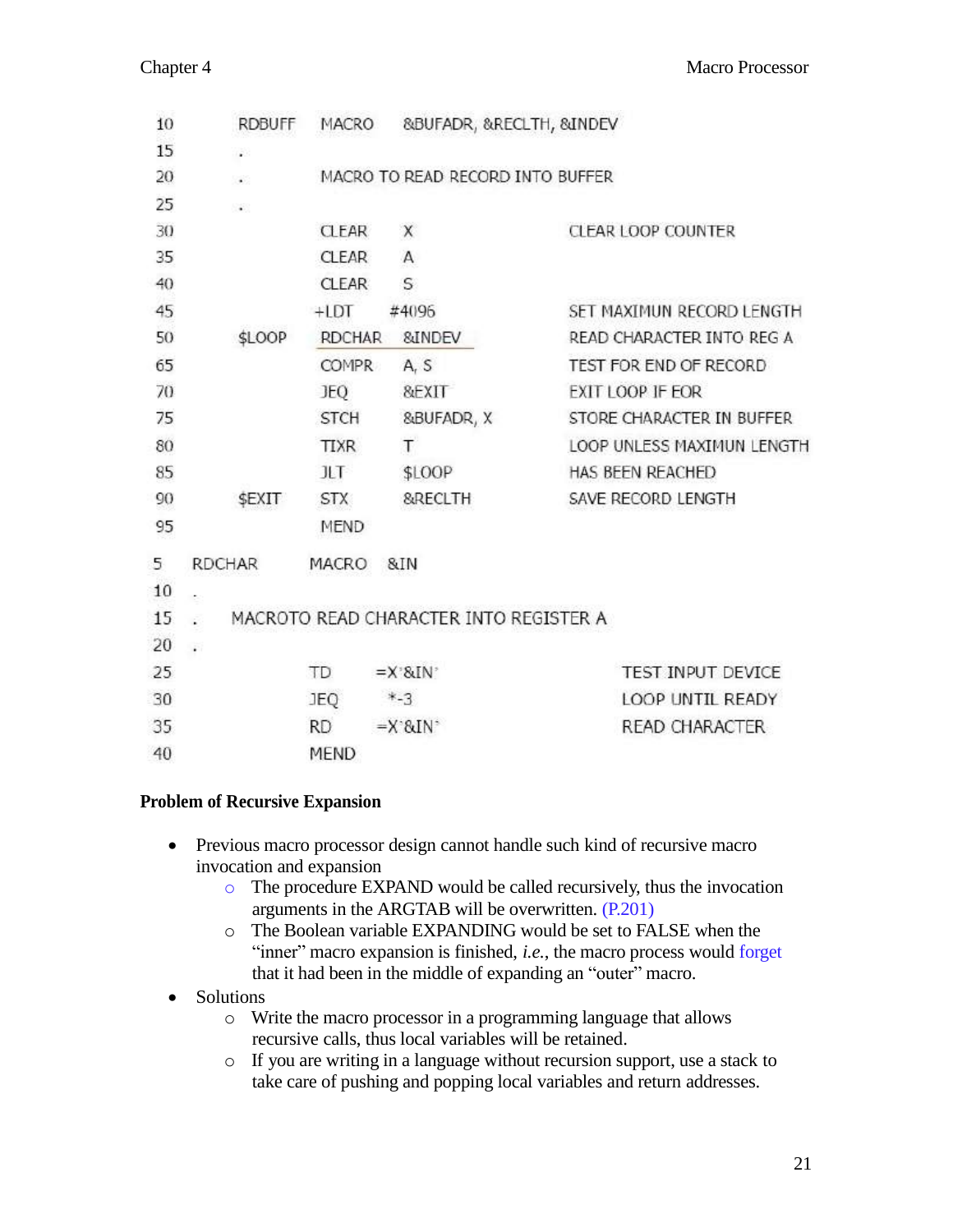The procedure EXPAND would be called when the macro was recognized. The arguments from the macro invocation would be entered into ARGTAB as follows:

| Parameter | Value         |
|-----------|---------------|
|           | <b>BUFFER</b> |
|           | <b>LENGTH</b> |
|           | F1            |
|           | (unused)      |
|           |               |

The Boolean variable EXPANDING would be set to TRUE, and expansion of the macro invocation statement would begin. The processing would proceed normally until statement invoking RDCHAR is processed. This time, ARGTAB would look like

| Parameter | Value    |
|-----------|----------|
|           | F.       |
|           | (Unused) |
|           |          |

At the expansion, when the end of RDCHAR is recognized, EXPANDING would be set to FALSE. Thus the macro processor would "forget" that it had been in the middle of expanding a macro when it encountered the RDCHAR statement. In addition, the arguments from the original macro invocation (RDBUFF) would be lost because the value in ARGTAB was overwritten with the arguments from the invocation of RDCHAR.

### **4.3.2 General-Purpose Macro Processors**

- Macro processors that do not dependent on any particular programming language, but can be used with a variety of different languages
- **Pros**
	- o Programmers do not need to learn many macro languages.
	- o Although its development costs are somewhat greater than those for a language specific macro processor, this expense does not need to be repeated for each language, thus save substantial overall cost.
- **Cons**
	- o Large number of details must be dealt with in a real programming language
		- **Situations in which normal macro parameter substitution should** not occur, e.g., comments.
		- Facilities for grouping together terms, expressions, or statements
		- Tokens, e.g., identifiers, constants, operators, keywords
		- Syntax had better be consistent with the source programming language